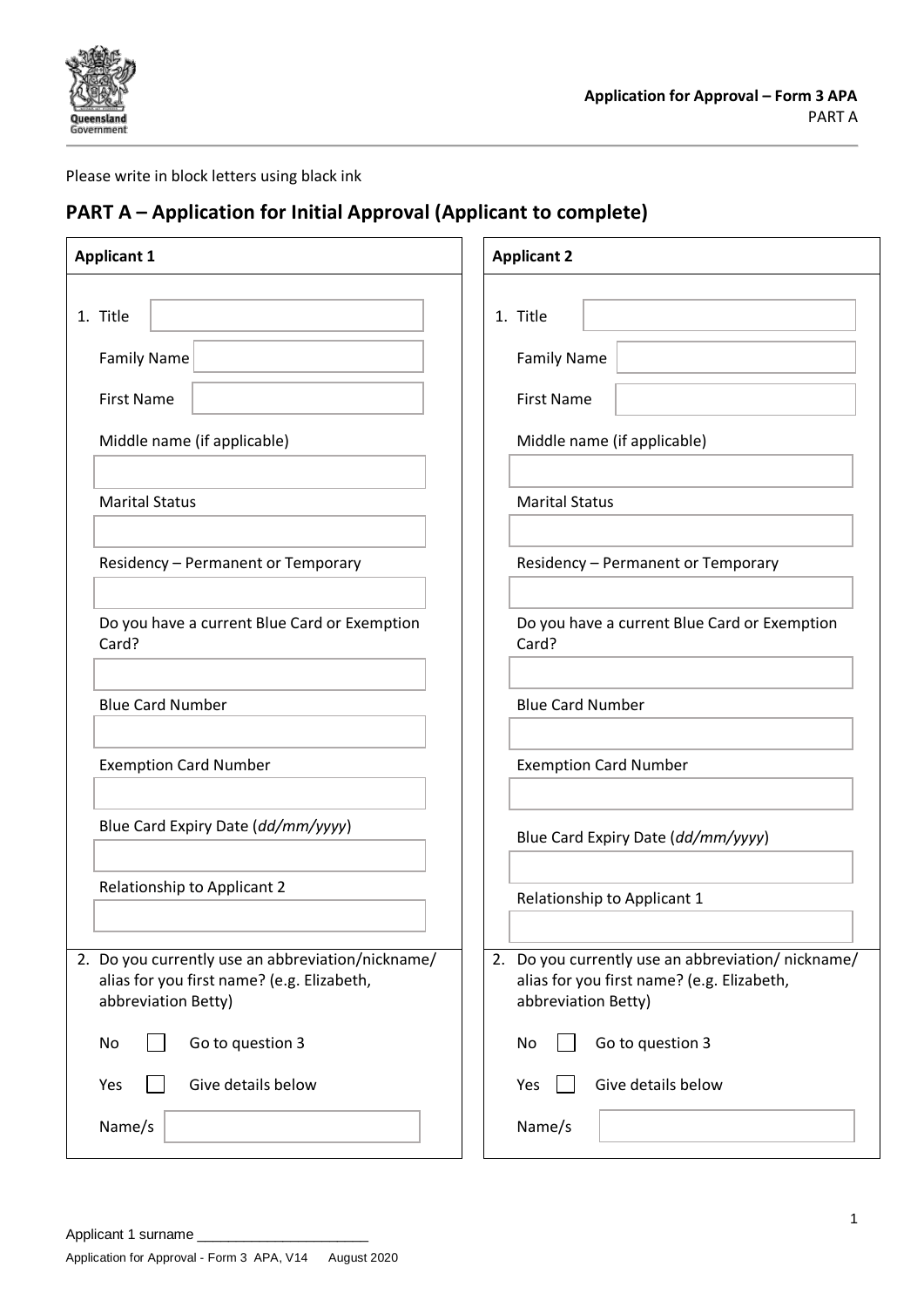

| <b>Applicant 1</b>                                               | <b>Applicant 2</b>                                               |
|------------------------------------------------------------------|------------------------------------------------------------------|
| 3. Have you ever been known by any other<br>name/s? Please tick. | 3. Have you ever been known by any other<br>name/s? Please tick. |
| Go to question 4<br>No                                           | Go to question 4<br>No                                           |
| Give details below<br>Yes                                        | Give details below<br>Yes                                        |
| Name at birth                                                    | Name at birth                                                    |
| Change following divorce                                         | Change following divorce                                         |
| Maiden name (before marriage)                                    | Maiden name (before marriage)                                    |
| Alias                                                            | Alias                                                            |
| Change by certificate/deed poll                                  | Change by certificate/deed poll                                  |
| Different first/middle name                                      | Different first/middle name                                      |
| Change the order of your name<br>(e.g. known by middle name)     | Change the order of your name<br>(e.g. known by middle name)     |
| <b>Birth name</b>                                                | <b>Birth name</b>                                                |
|                                                                  |                                                                  |
| Previous family name/s                                           | Previous family name/s                                           |
|                                                                  |                                                                  |
| Previous first name/s                                            | Previous first name/s                                            |
|                                                                  |                                                                  |
| Previous middle name/s                                           | Previous middle name/s                                           |
|                                                                  |                                                                  |
| 4. What Gender do you identify as:                               | 4. What Gender do you identify as:                               |
|                                                                  |                                                                  |
|                                                                  |                                                                  |
| 5. Date of Birth                                                 | 5. Date of Birth                                                 |
| 6. Place of Birth                                                | 6. Place of Birth                                                |
| Town/city                                                        | Town/city                                                        |
| <b>State</b>                                                     | State                                                            |
| Country                                                          | Country                                                          |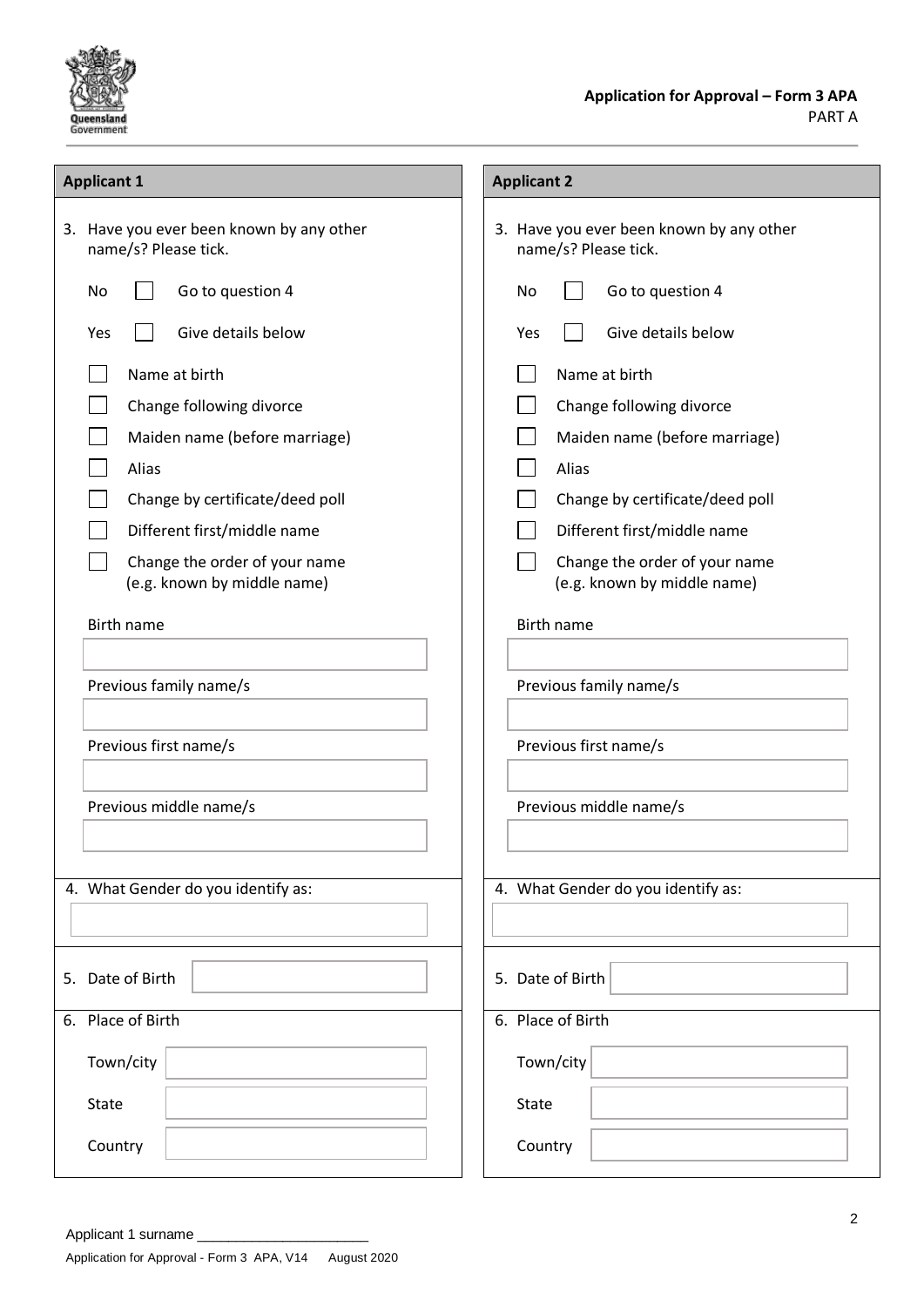

7. Current residential address

Current postal address

Please provide details below of ALL past addresses (including overseas and interstate). If there is insufficient space please attach details on a separate page.

**Previous residential addresses** (please provide the date range you resided at these locations)

<u> 1980 - Johann Barbara, martxa alemaniar a</u>

Dates:

| Dates:                    |  |
|---------------------------|--|
|                           |  |
|                           |  |
|                           |  |
|                           |  |
| 8. Your telephone numbers |  |
| Daytime                   |  |
| <b>After Hours</b>        |  |
| Mobile                    |  |

### **Applicant 1 Applicant 2**

7. Current residential address

### Current postal address

Please provide details below of ALL past addresses (including overseas and interstate). If there is insufficient space please attach details on a separate page.

**Previous residential addresses** (please provide the date range you resided at these locations)

<u> 1980 - Johann Barn, mars an t-Amerikaansk politiker (</u>

Dates:

Dates:

8. Your telephone numbers

Daytime

After Hours

Mobile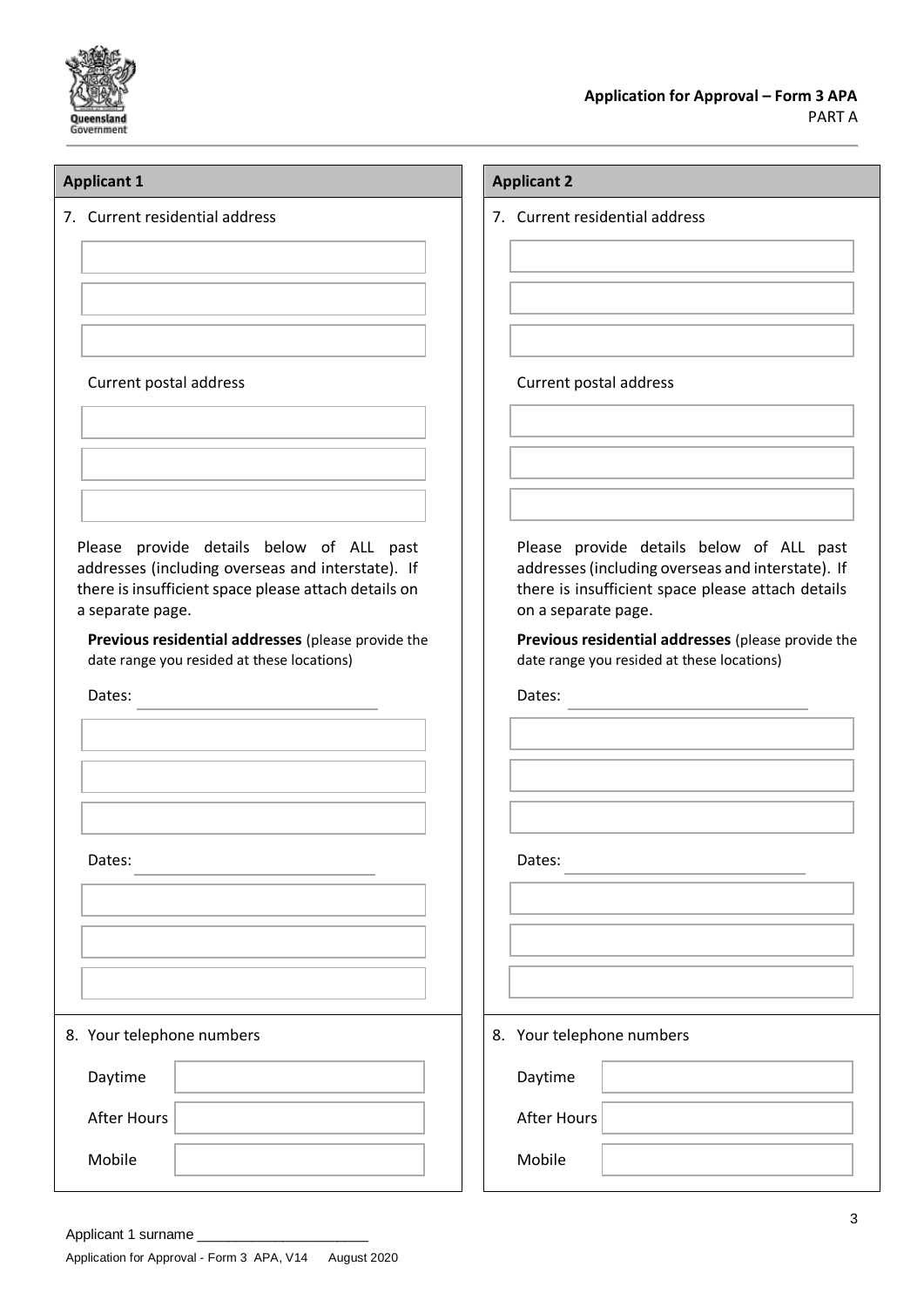

| 9. Do you identify as:                  | 9. Do you identify as:                  |
|-----------------------------------------|-----------------------------------------|
| Aboriginal                              | Aboriginal                              |
| <b>Torres Strait Islander</b>           | <b>Torres Strait Islander</b>           |
| Aboriginal and Torres Strait Islander   | Aboriginal and Torres Strait Islander   |
| Australian South Sea Islander           | Australian South Sea Islander           |
| Other- please specify                   | Other- please specify                   |
|                                         |                                         |
|                                         |                                         |
| 10. What language do you speak at home? | 10. What language do you speak at home? |
| English                                 | English                                 |
| Other - please specify                  | Other - please specify                  |
|                                         |                                         |
|                                         |                                         |
|                                         |                                         |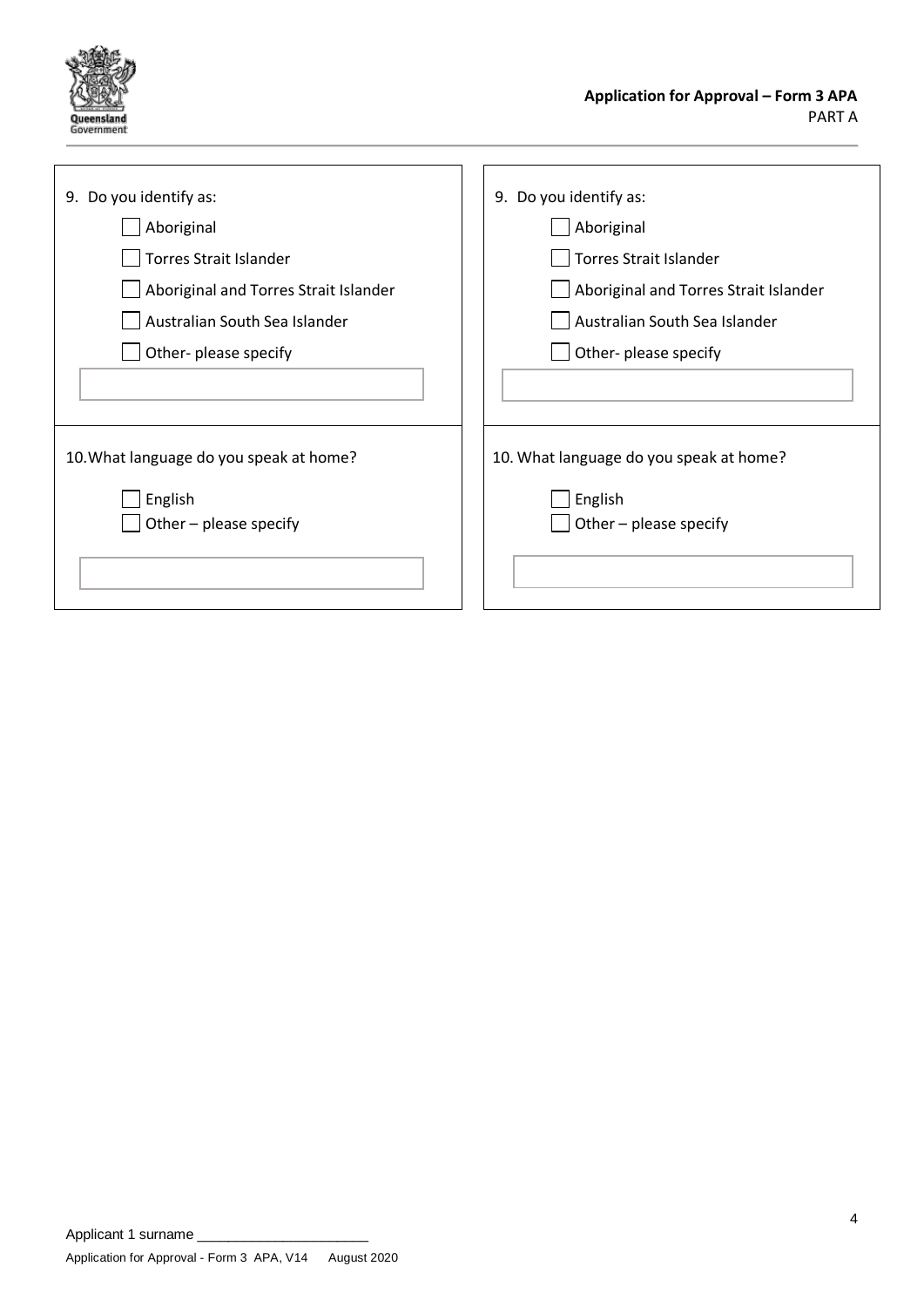

### **Applicant 1**

*NOTE: Section 11 must be completed in full. Even if you have no history, the 'No' box must be ticked. If 'Yes' is ticked, details must be provided.*

## 11. **Self-disclosure by applicants**

Have you previously applied or been approved to be a foster carer or kinship carer in Queensland?

| l lYes |  | No |
|--------|--|----|
|        |  |    |

If yes, please provide details below:

| Have you previously applied or been approved to |
|-------------------------------------------------|
| be a carer interstate or overseas?              |

If yes, please provide details below:

 $\Box$  Yes  $\Box$  No

| If approval was previously granted, why did you |
|-------------------------------------------------|
| cease to be a carer?                            |

Have you had any involvement with a Queensland, interstate or international child protection agency?

 $\Box$  Yes  $\Box$  No

If yes, please provide details below:

|     | be a foster carer or kinship carer in Queensland? |
|-----|---------------------------------------------------|
| Yes | No                                                |
|     | If yes, please provide details below:             |
|     |                                                   |
|     |                                                   |
|     |                                                   |

Have you previously applied or been approved to

*NOTE: Section 11 must be completed in full. Even if you have no history, the 'No' box must be ticked. If* 

*'Yes' is ticked, details must be provided.*

11. **Self-disclosure by applicants**

**Applicant 2**

Have you previously applied or been approved to be a carer interstate or overseas?

| <b>Yes</b> | N٥ |
|------------|----|
|            |    |

If yes, please provide details below:

If approval was previously granted, why did you cease to be a carer?

Have you had any involvement with a Queensland, interstate or international child protection agency?

 $\Box$  Yes  $\Box$  No

If yes, please provide details below: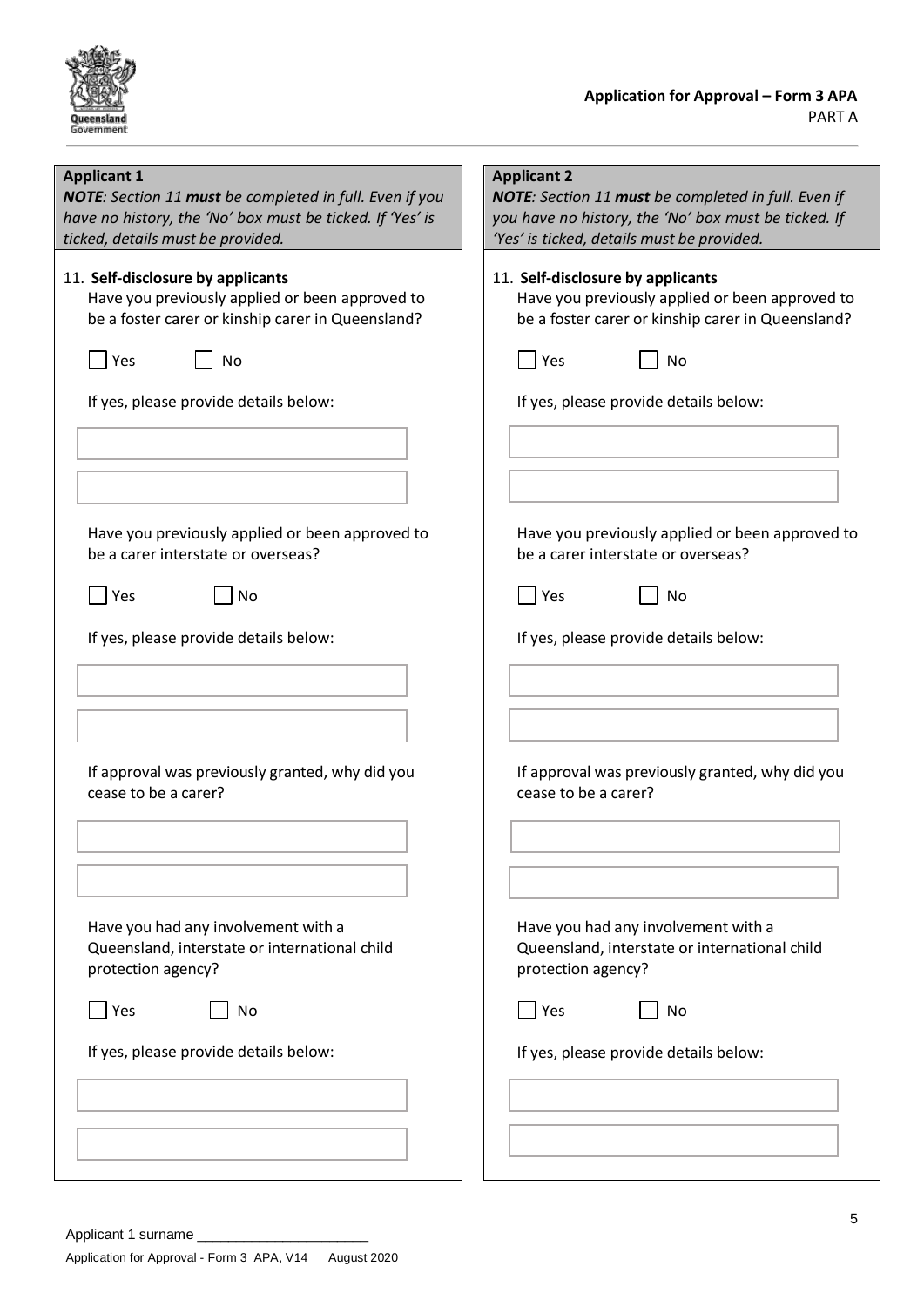

| <b>Applicant 1</b>                                                                                                                                                                                                              | <b>Applicant 2</b>                                                                                                                                                                                                              |
|---------------------------------------------------------------------------------------------------------------------------------------------------------------------------------------------------------------------------------|---------------------------------------------------------------------------------------------------------------------------------------------------------------------------------------------------------------------------------|
| Do you have any criminal history information,<br>including charges laid against you awaiting<br>determination in Queensland, interstate or<br>internationally?                                                                  | Do you have any criminal history information,<br>including charges laid against you awaiting<br>determination in Queensland, interstate or<br>internationally?                                                                  |
| Yes<br>No                                                                                                                                                                                                                       | Yes<br><b>No</b>                                                                                                                                                                                                                |
| If yes, please provide details below.                                                                                                                                                                                           | If yes, please provide details below.                                                                                                                                                                                           |
|                                                                                                                                                                                                                                 |                                                                                                                                                                                                                                 |
|                                                                                                                                                                                                                                 |                                                                                                                                                                                                                                 |
|                                                                                                                                                                                                                                 |                                                                                                                                                                                                                                 |
| Do you have any traffic history information,<br>including fines and/or charges laid against you<br>awaiting determination in Queensland, interstate<br>or internationally?<br>Yes<br>No                                         | Do you have any traffic history information,<br>including fines and/or charges laid against you<br>awaiting determination in Queensland, interstate<br>or internationally?<br>Yes<br>No                                         |
| If yes, please provide details below.                                                                                                                                                                                           | If yes, please provide details below.                                                                                                                                                                                           |
|                                                                                                                                                                                                                                 |                                                                                                                                                                                                                                 |
|                                                                                                                                                                                                                                 |                                                                                                                                                                                                                                 |
|                                                                                                                                                                                                                                 |                                                                                                                                                                                                                                 |
| Have you ever been the aggrieved or respondent<br>in a domestic and family violence matter in<br>Queensland, interstate or internationally?<br>Yes<br>No<br>If yes, please provide details below.                               | Have you ever been the aggrieved or respondent<br>in a domestic and family violence matter in<br>Queensland, interstate or internationally?<br>Yes<br><b>No</b><br>If yes, please provide details below.                        |
|                                                                                                                                                                                                                                 |                                                                                                                                                                                                                                 |
| Are you aware of any criminal history<br>information including charges laid against a<br>member of your household in Queensland,<br>interstate or internationally?<br>Yes<br><b>No</b><br>If yes, please provide details below. | Are you aware of any criminal history<br>information including charges laid against a<br>member of your household in Queensland,<br>interstate or internationally?<br><b>No</b><br>Yes<br>If yes, please provide details below. |
|                                                                                                                                                                                                                                 |                                                                                                                                                                                                                                 |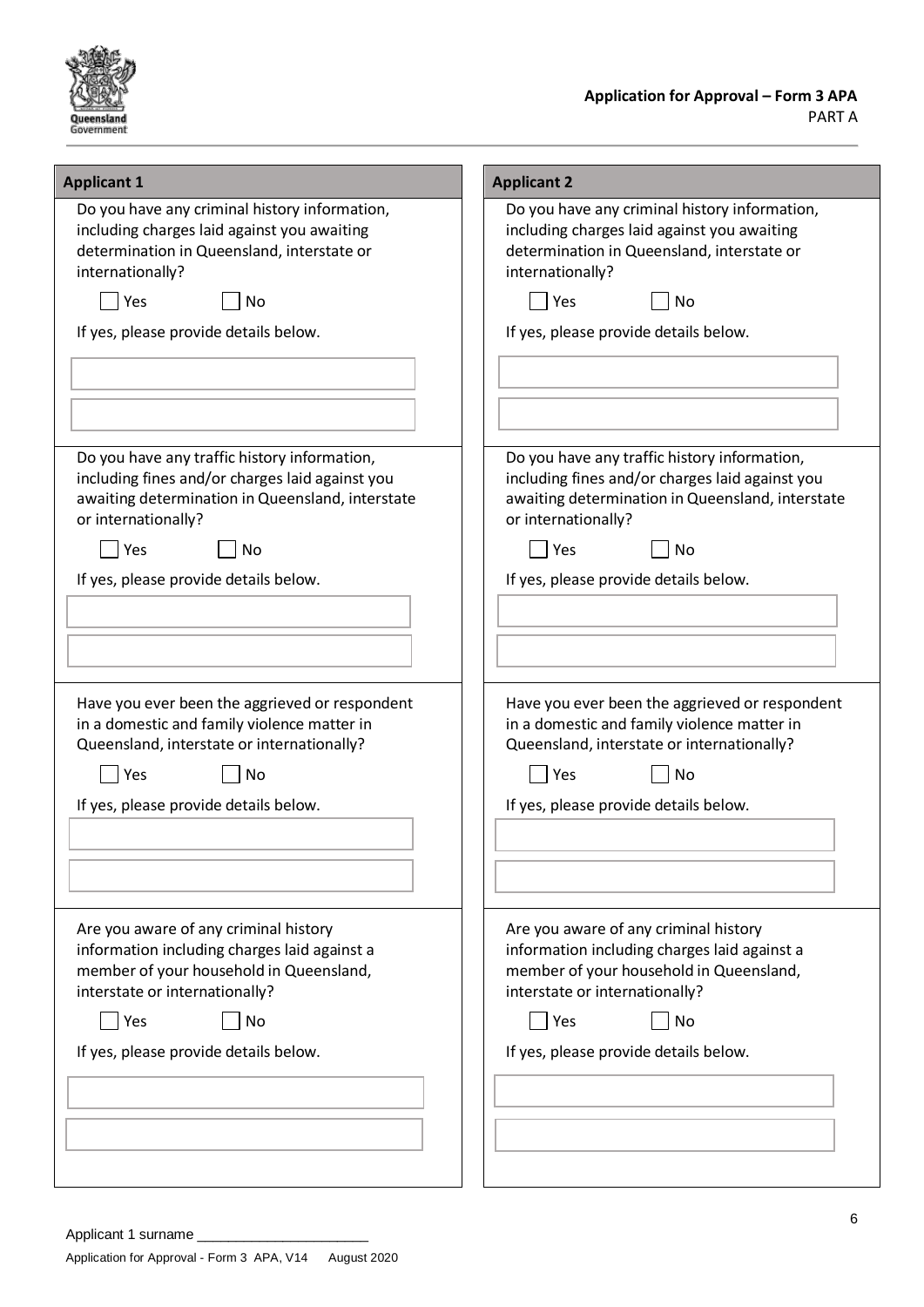

| Do you provide or intend to provide regulated care | Do you provide or intend to provide regulated care |
|----------------------------------------------------|----------------------------------------------------|
| services from the home?                            | services from the home?                            |
| Yes                                                | Yes                                                |
| Nο                                                 | No                                                 |
| If yes, please provide details below.              | If yes, please provide details below.              |
| <b>Family Day Care</b>                             | <b>Family Day Care</b>                             |
| Stand-alone care                                   | Stand-alone care                                   |
| Number of children                                 | Number of children                                 |
| at residence                                       | at residence                                       |
| Ages of children                                   | Ages of children                                   |
| At residence                                       | At residence                                       |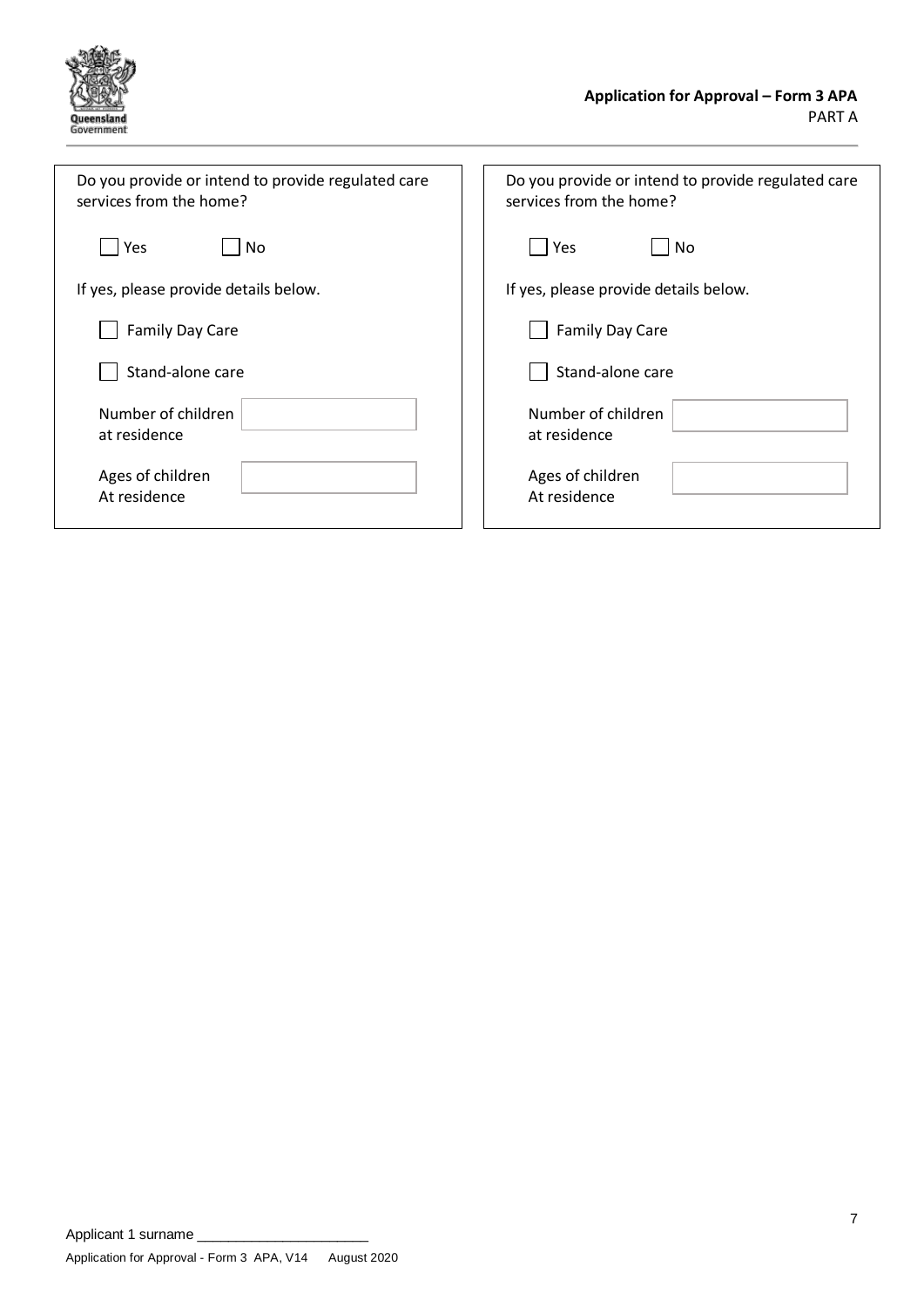

### **Disclosure statement and privacy notice**

The Department of Child Safety, Youth and Women (Child Safety) is collecting the personal information on this form for the purpose of assessing your application to become or continue to be a foster or kinship carer. This is authorised under the *Child Protection Act 1999* and the *Child Protection Regulation 2011*. Your personal information will be managed in accordance with the *Information Privacy Act 2009*.

**Under** the *Childrens Court Rules 2016* and the *Director of Child Protection Litigation Act 2016*, Child Safety is required to provide relevant information to the Director of Child Protection Litigation (DCPL) in relation to child protection proceedings, and the DCPL has a duty to disclose documents relevant to the proceeding to each other party. Therefore, any information provided to Child Safety that may be relevant to current or future court proceedings may be provided to the parties, including the parents. This may include applications for future child protection orders for children already in your care as an approved foster or kinship carer, such as long-term Child Protection Orders.

Child Safety may disclose relevant personal information to the Queensland Police Service, Blue Card Services (Public Safety Business Agency), Department of Transport and Main Roads, your nominated referees and your nominated medical practitioner.

In circumstances where an interstate or international child protection check is required, your personal information may be provided to the government agency responsible for child protection in other Australian States and Territories and to International Social Services Australia and the New Zealand Department of Child, Youth and Family Services.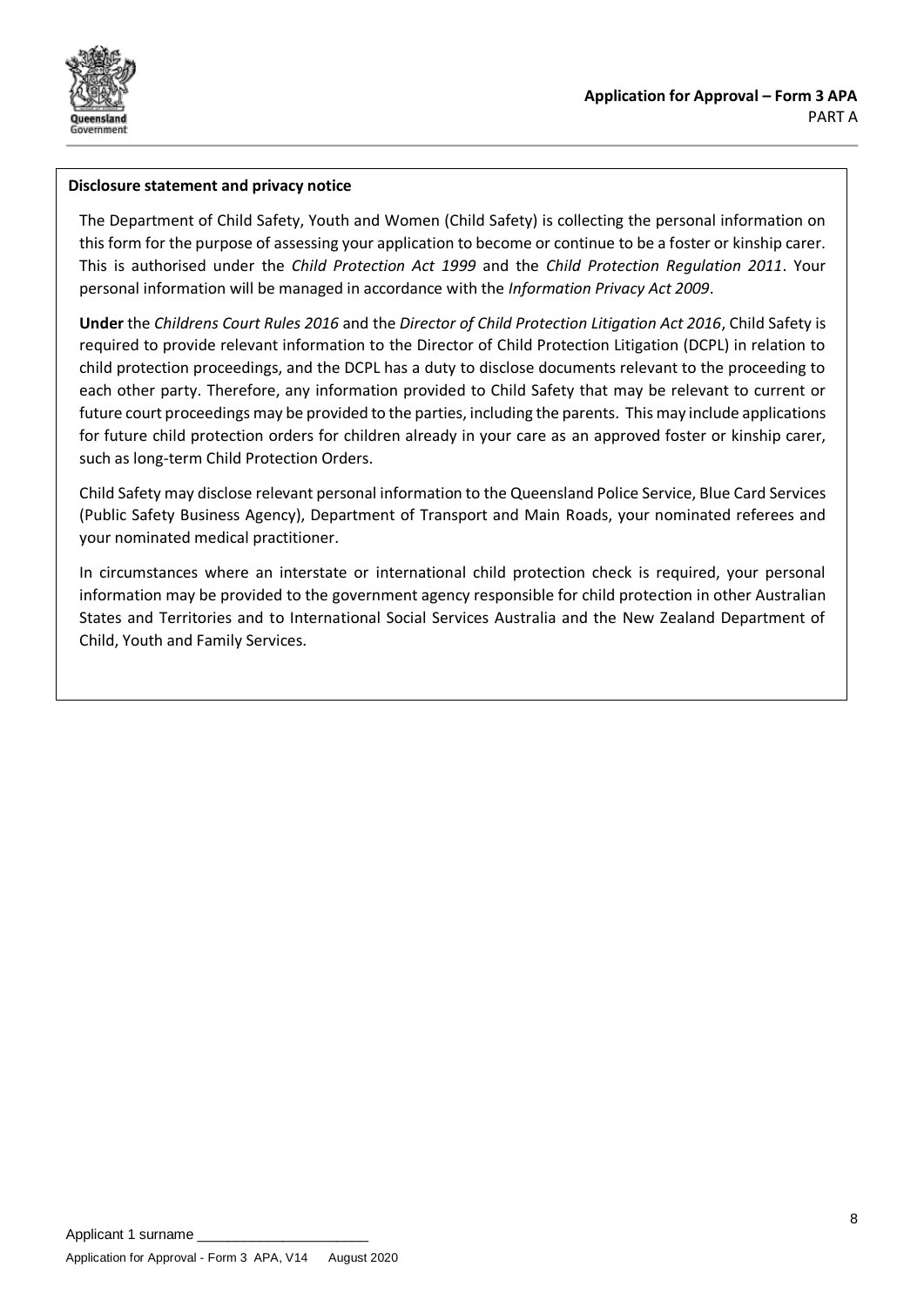

### **Consents**

### **Training**

I understand that I may be required to complete any training reasonably required by Child Safety.

### **Medical history**

I agree to undertake a medical examination and disclose my medical history.

### **Personal history checks**

I consent to Child Safety, the relevant agencies identified in the privacy notice, and the government departments and agencies responsible for child protection in other Australian States and Territories and International Social Services Australia and the New Zealand Department of Child, Youth and Family Services to:

- undertake criminal history, child protection, carer history, domestic violence and traffic history checks and provide to the requesting officer any information, related to me;
- undertake international criminal history and child protection checks and provide to the requesting officer any information, related to me if I have lived overseas.

I consent to information obtained in processing this application to become a carer to be provided to any third party who is vested with assessing my application.

I understand that my personal information will be handled in accordance with the *Information Privacy Act 2009* and relevant sections of the *Child Protection Act 1999*.

| Departmental office or Foster and Kinship Care Service Staff use only |  |
|-----------------------------------------------------------------------|--|
|-----------------------------------------------------------------------|--|

The privacy notice and consents have been explained to all applicants and they have stated that they understand the information provided to them by:

Name: \_\_\_\_\_\_\_\_\_\_\_\_\_\_\_\_\_\_\_\_\_\_\_\_ Signature: \_\_\_\_\_\_\_\_\_\_\_\_\_\_\_\_\_\_\_\_\_\_\_\_\_\_ Date: \_\_\_\_\_\_\_\_\_\_\_

#### **Referee checks**

I consent to Child Safety staff, foster and kinship care service staff or the appointed external assessor assessing my application and contacting my nominated referees for the purpose of obtaining a referee check.

### **Applicant Consent**

I have read and understand the disclosure statement and privacy notice, consents, and confirm that the information in the application is correct. I consent to the medical and personal history checks described above.

| Signature: | Signature: |
|------------|------------|
| Name:      | Name:      |
| Date:      | Date:      |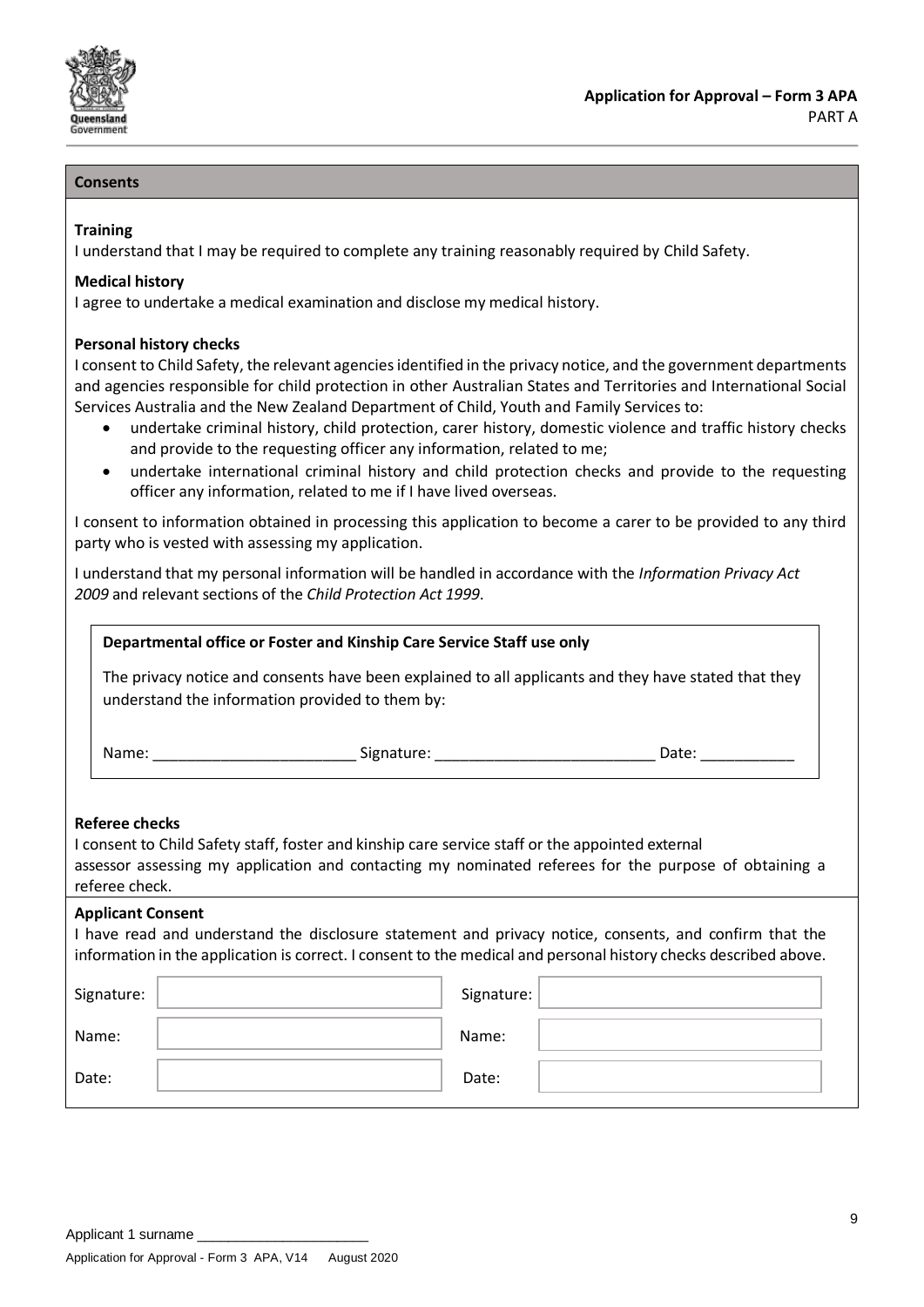

### **Application for Approval – Form 3 APA** PART A

| <b>Household Member</b>                                                                                                                                                   | <b>Household Member</b>                                                                                                                                                   |
|---------------------------------------------------------------------------------------------------------------------------------------------------------------------------|---------------------------------------------------------------------------------------------------------------------------------------------------------------------------|
| <b>Family Name</b>                                                                                                                                                        | <b>Family Name</b>                                                                                                                                                        |
| <b>First Name</b>                                                                                                                                                         | <b>First Name</b>                                                                                                                                                         |
| Middle Name                                                                                                                                                               | Middle Name                                                                                                                                                               |
| <b>Birth Name</b>                                                                                                                                                         | <b>Birth Name</b>                                                                                                                                                         |
| Other Names known by                                                                                                                                                      | Other Names known by                                                                                                                                                      |
|                                                                                                                                                                           |                                                                                                                                                                           |
| Gender                                                                                                                                                                    | Gender                                                                                                                                                                    |
| Date of Birth                                                                                                                                                             | Date of Birth                                                                                                                                                             |
| Place of Birth                                                                                                                                                            | Place of Birth                                                                                                                                                            |
| State of Birth                                                                                                                                                            | State of Birth                                                                                                                                                            |
| Country of Birth                                                                                                                                                          | Country of Birth                                                                                                                                                          |
| <b>Current residential address</b>                                                                                                                                        | <b>Current residential address</b>                                                                                                                                        |
|                                                                                                                                                                           |                                                                                                                                                                           |
|                                                                                                                                                                           |                                                                                                                                                                           |
| Please provide details below of ALL past addresses<br>(including overseas and interstate). If there is<br>insufficient space please attach details on a<br>separate page. | Please provide details below of ALL past addresses<br>(including overseas and interstate). If there is<br>insufficient space please attach details on a<br>separate page. |
| Previous residential addresses (please provide the<br>date range you resided at these locations)                                                                          | Previous residential addresses (please provide the<br>date range you resided at these locations)                                                                          |
| Dates:                                                                                                                                                                    | Dates:                                                                                                                                                                    |
|                                                                                                                                                                           |                                                                                                                                                                           |
|                                                                                                                                                                           |                                                                                                                                                                           |
| Dates:                                                                                                                                                                    | Dates:                                                                                                                                                                    |
|                                                                                                                                                                           |                                                                                                                                                                           |
|                                                                                                                                                                           |                                                                                                                                                                           |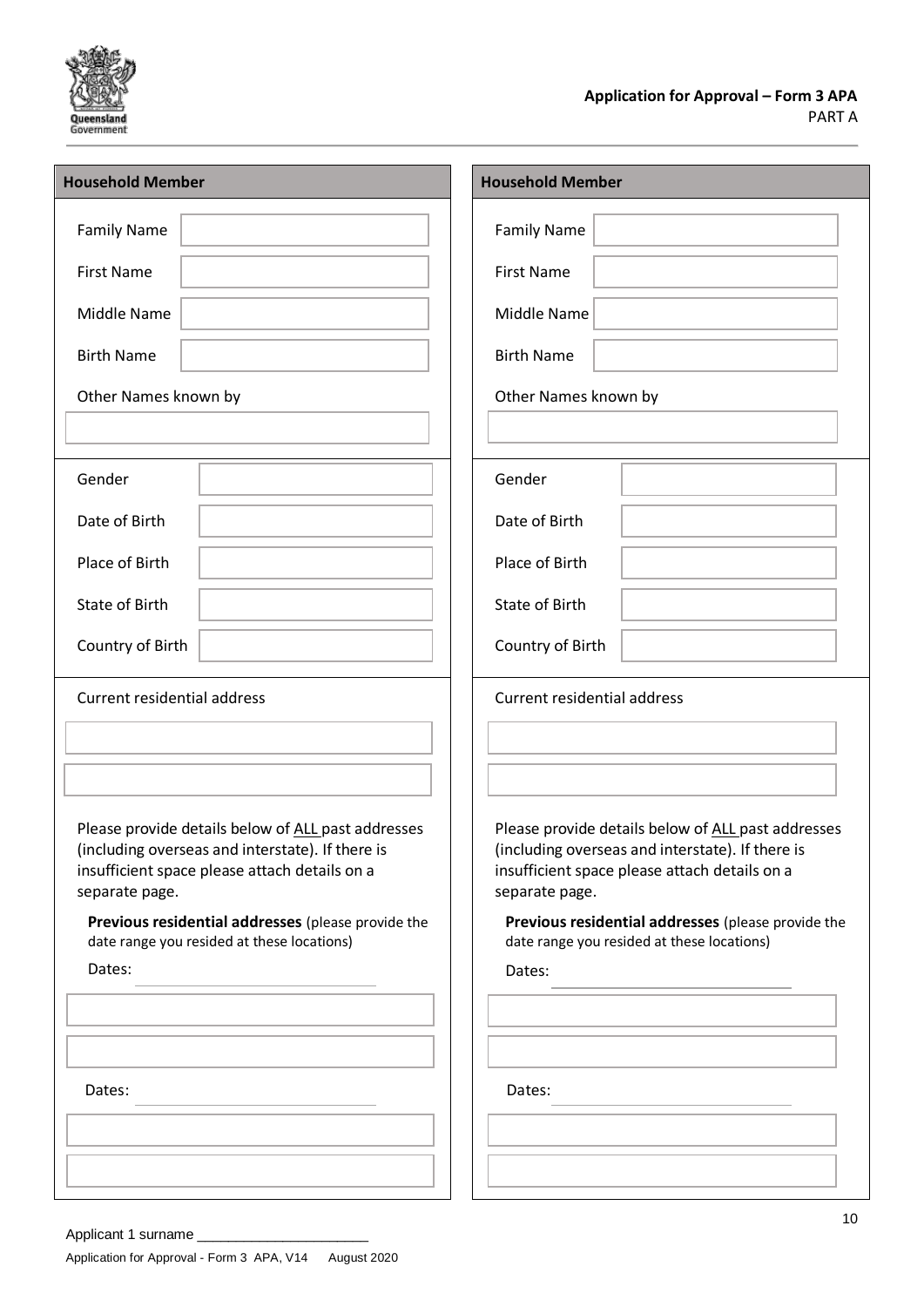

| What is your relationship to Applicant 1?                                                                                                                                                | What is your relationship to Applicant 1?                                                                                                                                                |
|------------------------------------------------------------------------------------------------------------------------------------------------------------------------------------------|------------------------------------------------------------------------------------------------------------------------------------------------------------------------------------------|
| What is your relationship to Applicant 2?                                                                                                                                                | What is your relationship to Applicant 2?                                                                                                                                                |
| Do you have a current Blue Card or Exemption Card?<br>Yes provide blue card details                                                                                                      | Do you have a current Blue Card or Exemption Card?<br>Yes  provide blue card details                                                                                                     |
| No complete LINK to Child Safety                                                                                                                                                         | No complete LINK to Child Safety                                                                                                                                                         |
| <b>Blue Card Number</b>                                                                                                                                                                  | <b>Blue Card Number</b>                                                                                                                                                                  |
| <b>Exemption Card Number</b>                                                                                                                                                             | <b>Exemption Card Number</b>                                                                                                                                                             |
| Blue Card Expiry Date (dd/mm/yyyy)                                                                                                                                                       | Blue Card Expiry Date (dd/mm/yyyy)                                                                                                                                                       |
| LINK to Child Safety - ONLY to be used for adult<br>household members who do not have a current<br>blue card or exemption card and have completed<br>the blue card registration process. | LINK to Child Safety - ONLY to be used for adult<br>household members who do not have a current<br>blue card or exemption card and have completed<br>the blue card registration process. |
| Account number provided by TMR through the Blue<br>Card Registration process:                                                                                                            | Account number provided by TMR through the Blue<br>Card Registration process:                                                                                                            |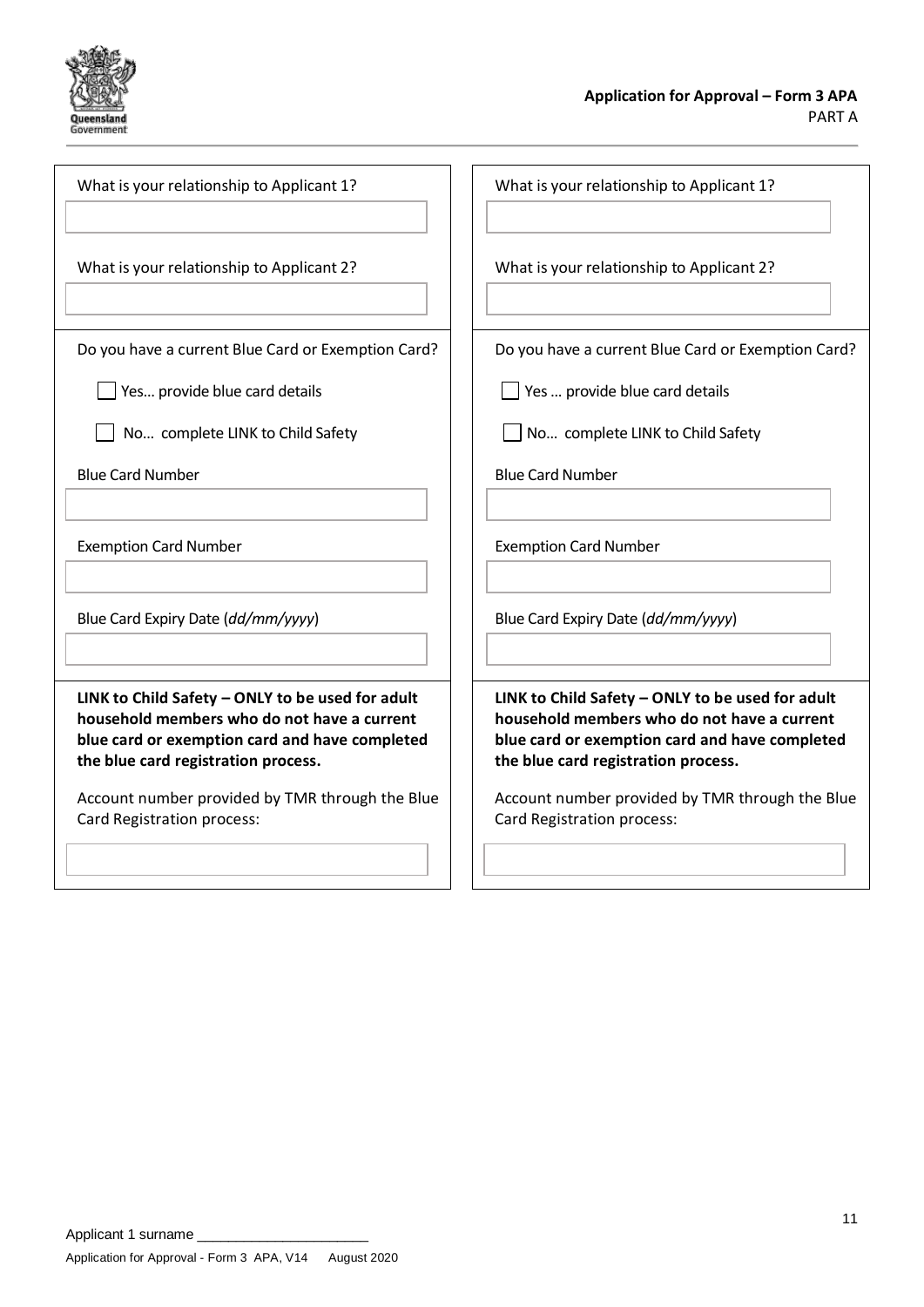

### **Adult householder member consents**

### **Personal history checks**

I consent to Child Safety, the relevant agencies identified in the privacy notice, and the government departments and agencies responsible for child protection in other Australian States and Territories and International Social Services Australia and the New Zealand Department of Child, Youth and Family Services to:

- undertake criminal, child protection, carer history, domestic violence and traffic history checks and provide to the requesting officer any information, related to me;
- undertake international criminal history and child protection checks and provide to the requesting officer any information, related to me if I have lived overseas.

I consent to information obtained in processing this application to be provided to any third party who is vested with assessing the application.

I understand that my personal information will be handled in accordance with the *Information Privacy Act 1999* and relevant sections of the *Child Protection Act 1999*.

| Departmental officer or Foster and Kinship Care Service staff use only                                                                                         |                                                                                                                                                                                             |  |
|----------------------------------------------------------------------------------------------------------------------------------------------------------------|---------------------------------------------------------------------------------------------------------------------------------------------------------------------------------------------|--|
| The privacy notice and consents have been explained to all household members and they have<br>stated that they understand the information provided to them by: |                                                                                                                                                                                             |  |
|                                                                                                                                                                | Name: ___________________________________Signature: __________________________________Date: __________________                                                                              |  |
| <b>Household Member Consent</b>                                                                                                                                | I have read and understand the disclosure statement and privacy notice, consents, and confirm that the<br>information is correct. I consent to the personal history checks described above. |  |
| Signature:                                                                                                                                                     | Signature:                                                                                                                                                                                  |  |
| Name:                                                                                                                                                          | Name:                                                                                                                                                                                       |  |
| Date:                                                                                                                                                          | Date:                                                                                                                                                                                       |  |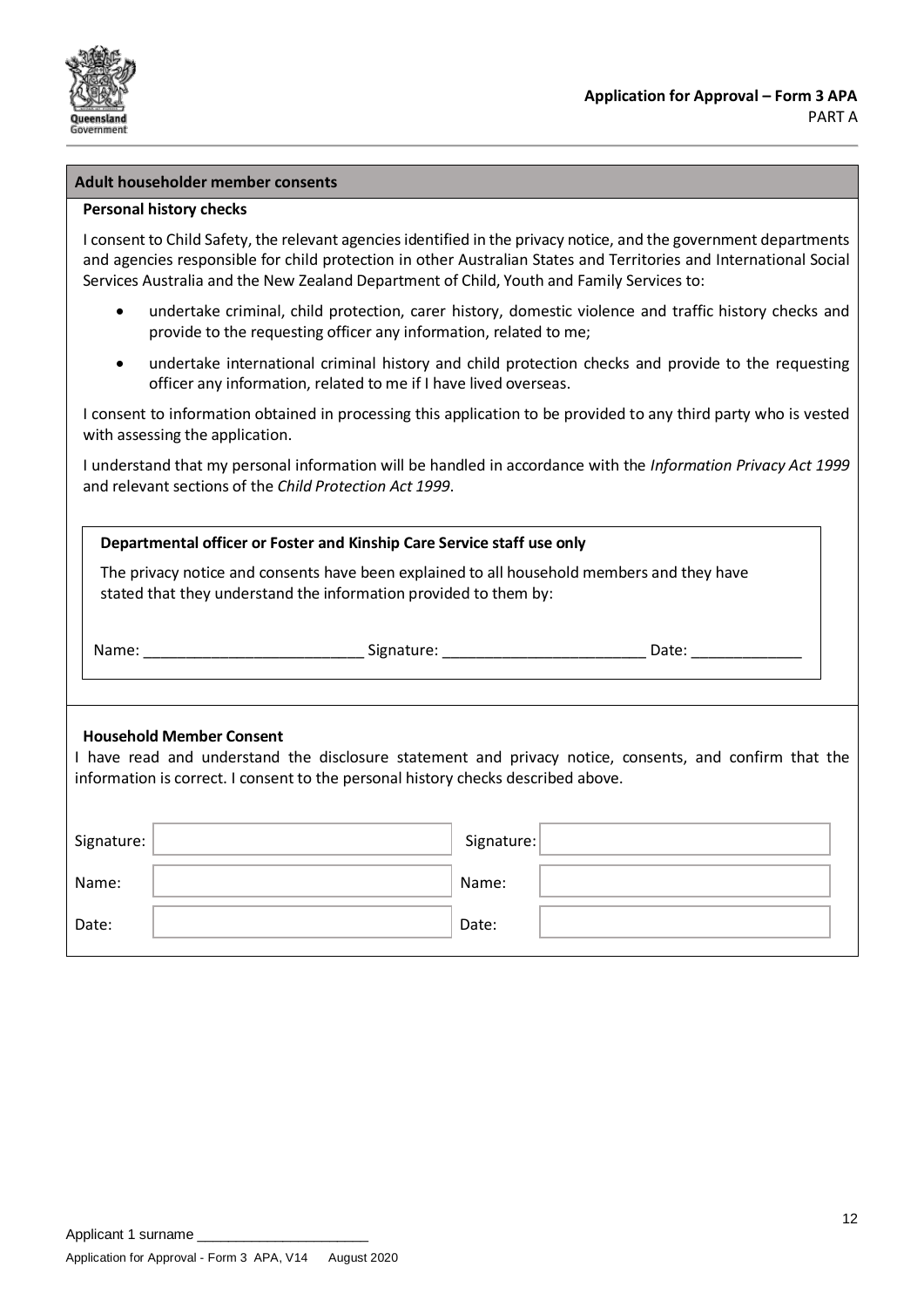

### **Part B – Departmental staff member to complete and forward to Central Screening Unit**

 **Mail to:** PO Box 13126, George Street, Brisbane 4003 **Email:** [Csces\\_csu\\_process@communities.qld.gov.au](mailto:Csces_csu_process@communities.qld.gov.au)

| <b>Application for initial approval</b>                                  | Application for initial approval cont                                                |
|--------------------------------------------------------------------------|--------------------------------------------------------------------------------------|
| CSSC responsible for applicant's assessment                              | Date application properly made (dd/mm/yyy)                                           |
| Region                                                                   | Does this application require provisional approval?<br>$ $ Yes<br>No                 |
| Suitability Outcome to be sent to                                        | ID of applicant sighted by Child Safety<br>office or Foster and Kinship Care Service |
| Foster and Kinship Care Service (if relevant)                            | <b>CSU OFFICE USE ONLY</b><br>File reference                                         |
| Type of application (please tick only one)<br>Approved Foster Carer (FC) | Application number                                                                   |
| Approved Kinship Carer (KC)                                              | ICMS EOI/Application ID                                                              |
| Name of applicant 1:                                                     |                                                                                      |
| <b>Given Names</b><br>Last Name                                          | Date of Birth<br>Gender<br><b>ICMS Person ID</b>                                     |
| Names of subject children (for kinship carer applications only)          |                                                                                      |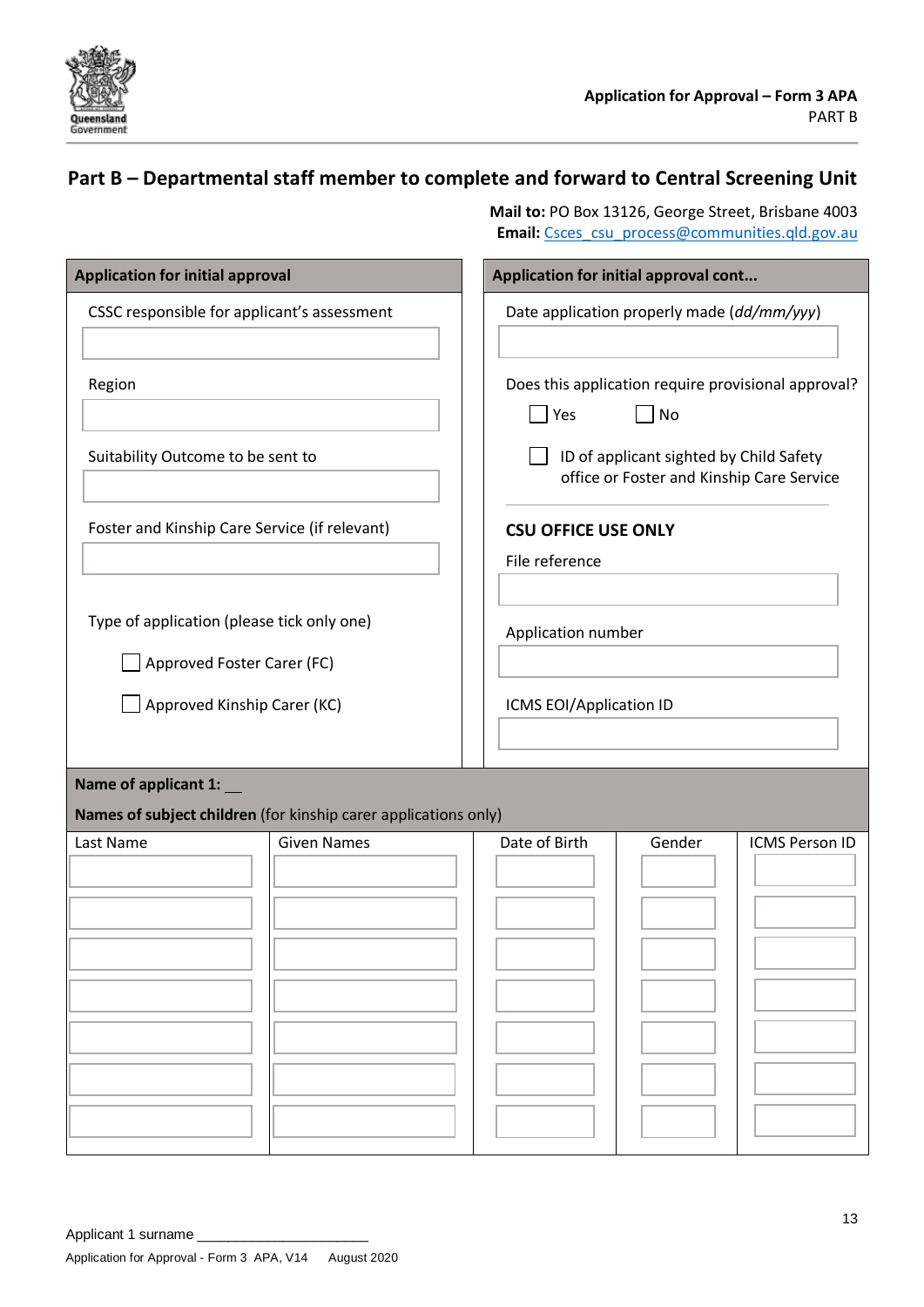

| Verification of identity and linking to Child Safety - ONLY to be completed for applicants who already hold a<br><b>Blue Card or Exemption Card.</b>                                                                                              |                               |                 |  |
|---------------------------------------------------------------------------------------------------------------------------------------------------------------------------------------------------------------------------------------------------|-------------------------------|-----------------|--|
| Foster or kinship carer applicant/s must produce their current Blue Card or Exemption Card issued by Blue Card<br>Services:                                                                                                                       |                               |                 |  |
| Current Positive Notice (Blue Card) or Exemption Card                                                                                                                                                                                             |                               |                 |  |
|                                                                                                                                                                                                                                                   | <b>Blue Card Number</b>       |                 |  |
|                                                                                                                                                                                                                                                   | <b>Exemption Card Number</b>  |                 |  |
|                                                                                                                                                                                                                                                   | Blue Card Expiry (dd/mm/yyyy) |                 |  |
| AND one other form of identification from the list below                                                                                                                                                                                          |                               |                 |  |
| Choose one of the following:                                                                                                                                                                                                                      |                               |                 |  |
| Current driver's license                                                                                                                                                                                                                          |                               | License Number  |  |
| Current passport                                                                                                                                                                                                                                  |                               | Passport Number |  |
| 18+ Card                                                                                                                                                                                                                                          |                               | 18+ card Number |  |
| <b>Birth Certificate or Extract</b><br>Current Financial entitlement card issued by Centrelink                                                                                                                                                    |                               |                 |  |
| Other                                                                                                                                                                                                                                             | Please specify                |                 |  |
| LINK to Child Safety - ONLY to be used for applicants who don't have a current Blue Card or Exemption Card<br>and have completed the Blue Card registration process.<br>Account number provided by TMR through the Blue Card registration process |                               |                 |  |
| AND one other form of identification from the list below                                                                                                                                                                                          |                               |                 |  |
| Choose one of the following:                                                                                                                                                                                                                      |                               |                 |  |
| Current driver's license                                                                                                                                                                                                                          |                               | License Number  |  |
| Current passport                                                                                                                                                                                                                                  |                               | Passport Number |  |
| 18+ Card                                                                                                                                                                                                                                          |                               | 18+ card Number |  |
| <b>Birth Certificate or Extract</b><br>Current Financial entitlement card issued by Centrelink                                                                                                                                                    |                               |                 |  |
| Other                                                                                                                                                                                                                                             | Please specify                |                 |  |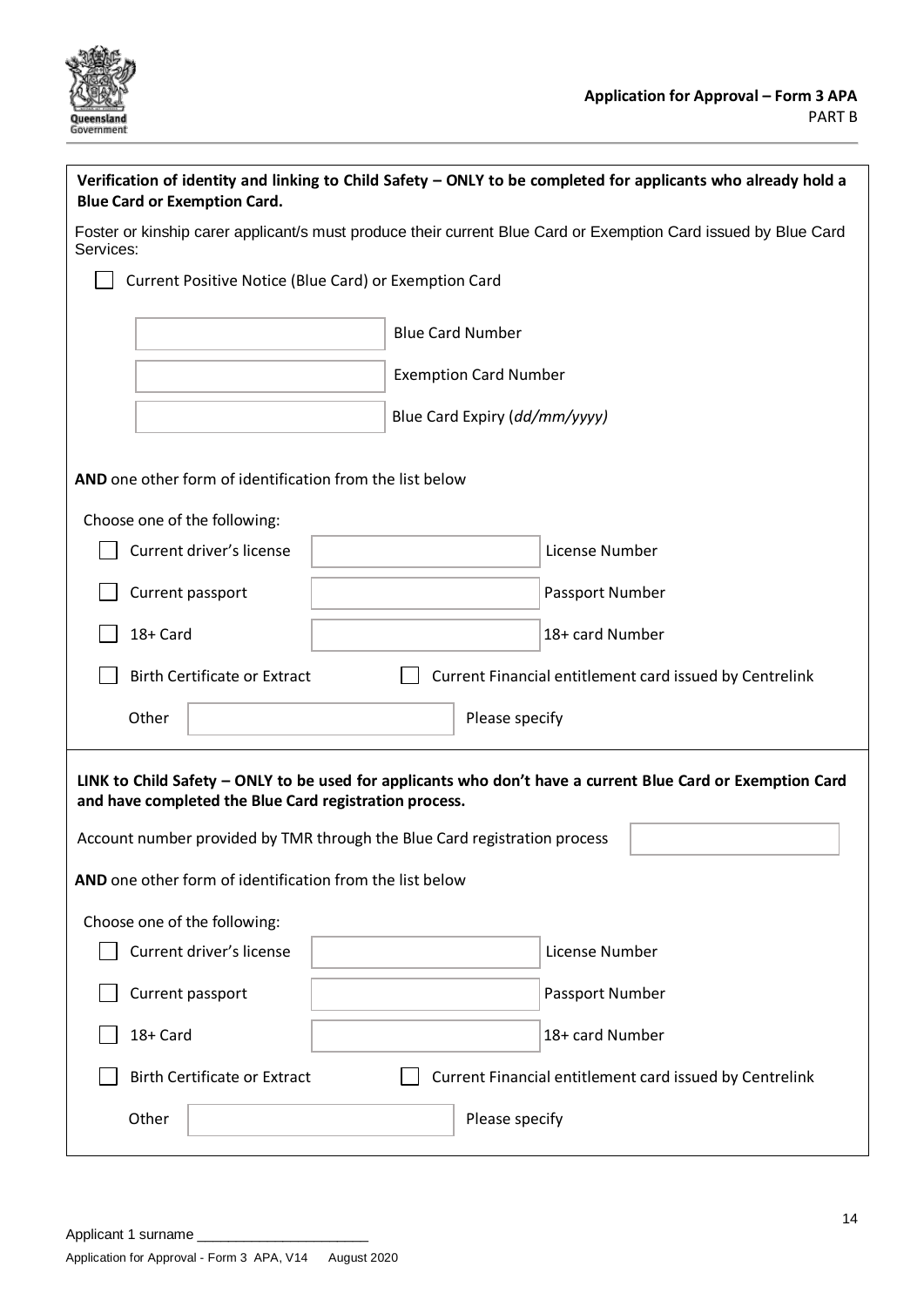

### **Part C – Application for renewal of approval (Applicant to complete)**

| <b>Applicant 1</b>                 | <b>Applicant 2</b>                 |
|------------------------------------|------------------------------------|
| <b>Family Name</b>                 | <b>Family Name</b>                 |
| <b>First Name</b>                  | <b>First Name</b>                  |
| Middle Name (if applicable)        | Middle Name (if applicable)        |
|                                    |                                    |
| Date of Birth                      | Date of Birth                      |
| Place of Birth                     | Place of Birth                     |
| State of Birth                     | State of Birth                     |
| <b>Blue Card Number</b>            | <b>Blue Card Number</b>            |
| <b>Exemption Card Number</b>       | <b>Exemption Card Number</b>       |
| Blue Card Expiry Date (dd/mm/yyyy) | Blue Card Expiry Date (dd/mm/yyyy) |
| Current residential address        | Current residential address        |
| Current postal address             | Current postal address             |
|                                    |                                    |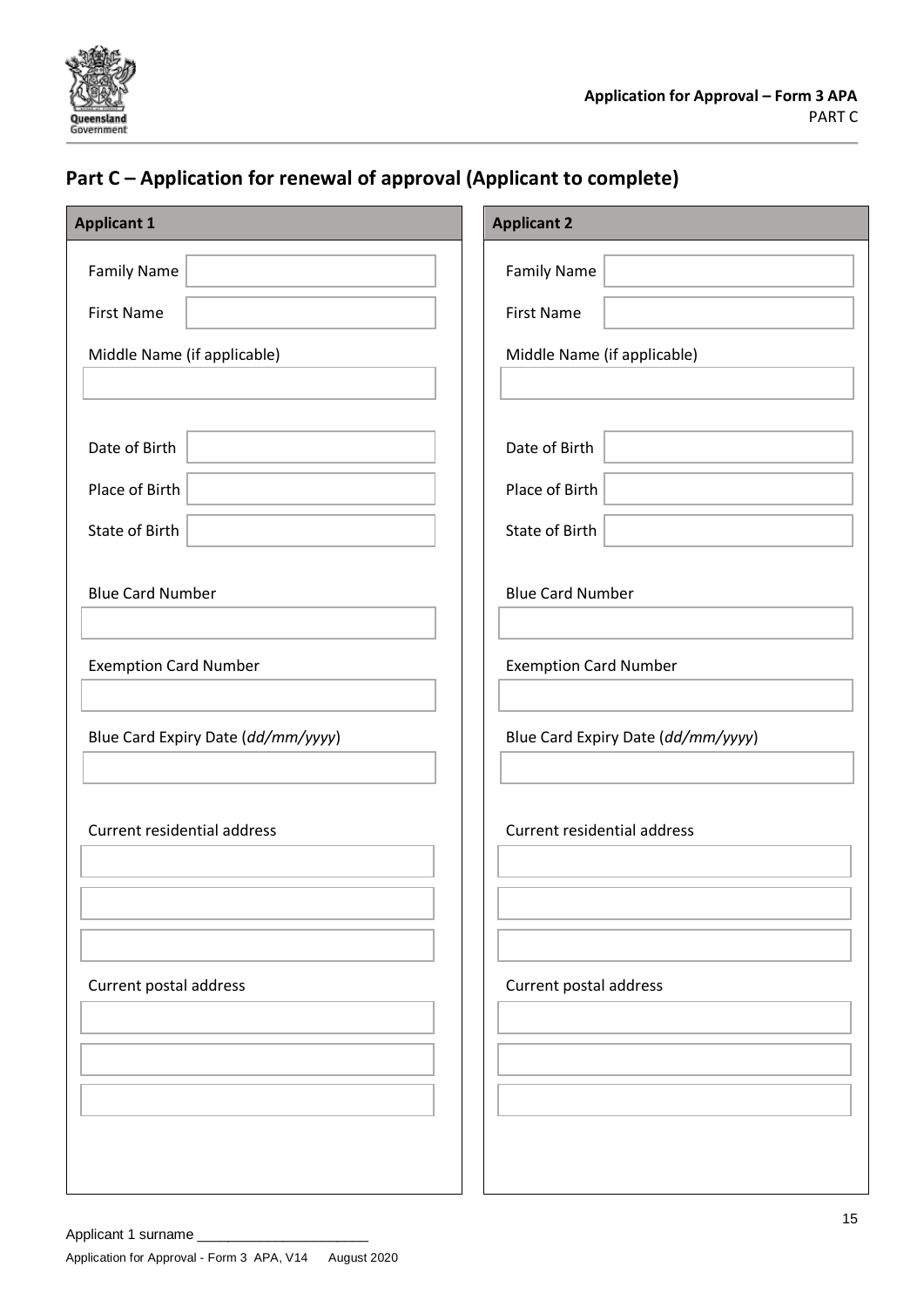

Please provide details below of ALL past addresses (including overseas and interstate). If there is insufficient space please attach details on a separate page.

**Previous residential addresses** (please provide the date range you resided at these locations)

Dates:

| Dates:                 |
|------------------------|
|                        |
| Your telephone numbers |
| Daytime                |
| Mobile                 |

Please provide details below of ALL past addresses (including overseas and interstate). If there is insufficient space please attach details on a separate page.

**Previous residential addresses** (please provide the date range you resided at these locations)

Dates:

Dates:

Your telephone numbers

Daytime

Mobile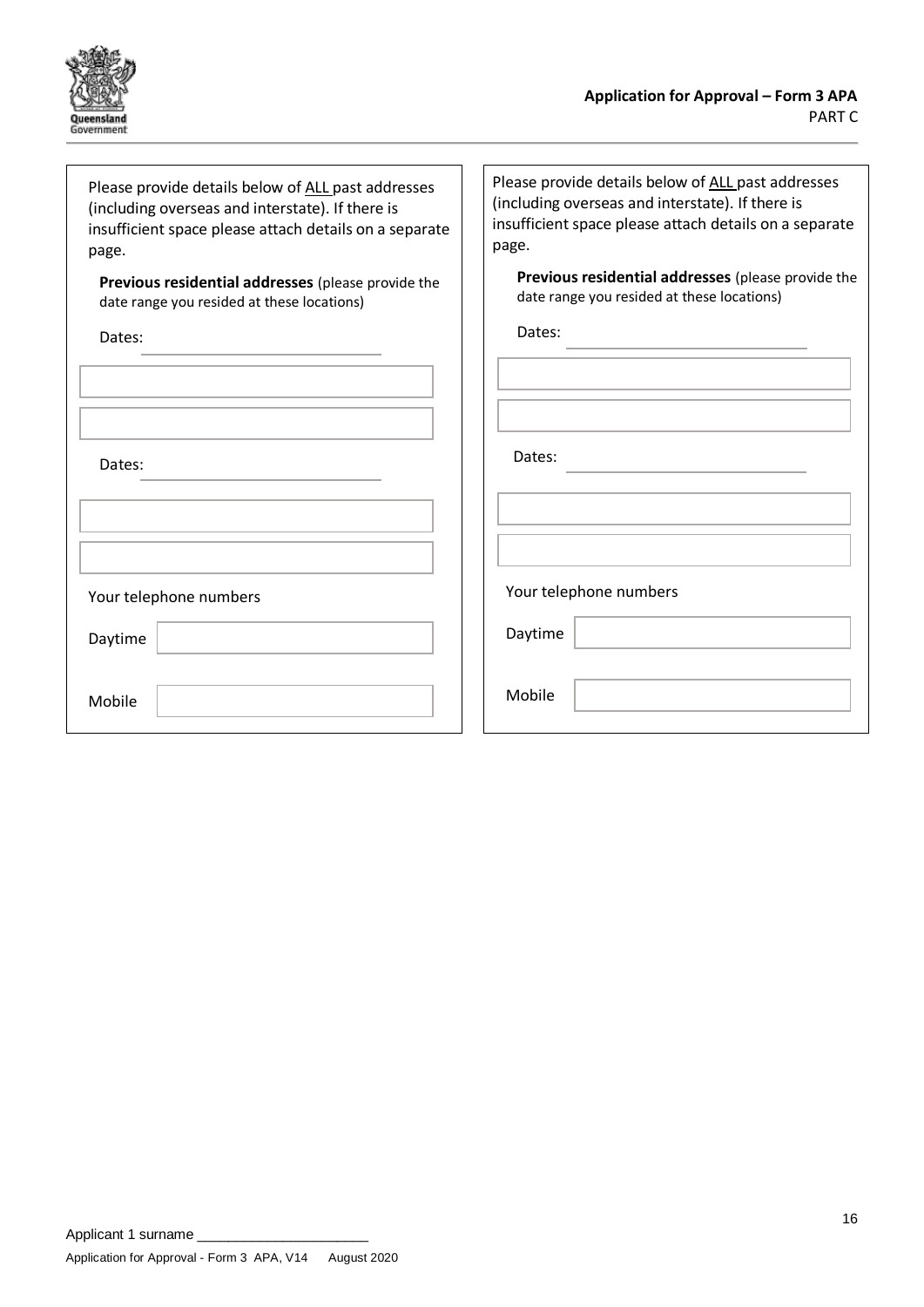

| <b>Applicant 1</b>                                        | <b>Applicant 2</b>                                        |
|-----------------------------------------------------------|-----------------------------------------------------------|
| <b>NOTE:</b> This section must be completed in full. Even | <b>NOTE:</b> This section must be completed in full. Even |
| if you have no history, the 'No' box must be ticked. If   | if you have no history, the 'No' box must be ticked. If   |
| 'Yes' is ticked, details must be provided.                | 'Yes' is ticked, details must be provided.                |
| Do you have any criminal history information,             | Do you have any criminal history information,             |
| including charges laid against you awaiting               | including charges laid against you awaiting               |
| determination in Queensland, interstate or                | determination in Queensland, interstate or                |
| internationally?                                          | internationally?                                          |
| Yes                                                       | No                                                        |
| No                                                        | Yes                                                       |
| If yes, please provide details below.                     | If yes, please provide details below.                     |
|                                                           |                                                           |
| Do you have any traffic history information,              | Do you have any traffic history information,              |
| including fines and/or charges laid against you           | including fines and/or charges laid against you           |
| awaiting determination in Queensland, interstate          | awaiting determination in Queensland, interstate          |
| or internationally?                                       | or internationally?                                       |
| Yes                                                       | Yes                                                       |
| <b>No</b>                                                 | No                                                        |
| If yes, please provide details below.                     | If yes, please provide details below.                     |
|                                                           |                                                           |
| Have you ever been the aggrieved or respondent            | Have you ever been the aggrieved or respondent            |
| in a domestic and family violence matter in               | in a domestic and family violence matter in               |
| Queensland, interstate or internationally?                | Queensland, interstate or internationally?                |
| Yes                                                       | <b>No</b>                                                 |
| No                                                        | Yes                                                       |
| If yes, please provide details below.                     | If yes, please provide details below.                     |
|                                                           |                                                           |
| Are you aware of any criminal history                     | Are you aware of any criminal history                     |
| information including charges laid against a              | information including charges laid against a              |
| member of your household in Queensland,                   | member of your household in Queensland,                   |
| interstate or internationally?                            | interstate or internationally?                            |
| Yes                                                       | No                                                        |
| <b>No</b>                                                 | Yes                                                       |
| If yes, please provide details below.                     | If yes, please provide details below.                     |
|                                                           |                                                           |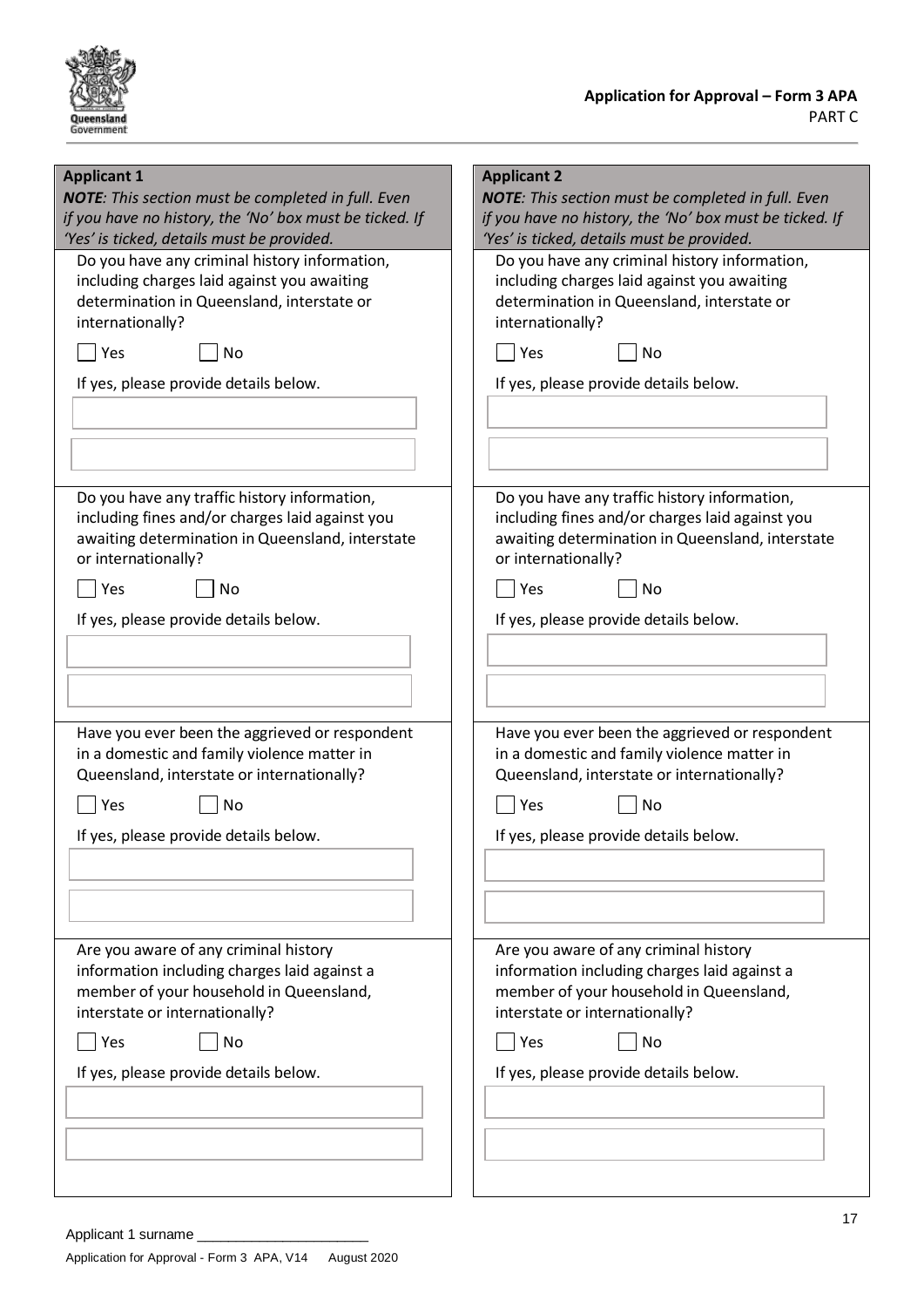

| Do you provide or intend to provide regulated care | Do you provide or intend to provide regulated care |  |
|----------------------------------------------------|----------------------------------------------------|--|
| services from the home?                            | services from the home?                            |  |
| Yes                                                | Yes                                                |  |
| No                                                 | No.                                                |  |
| If yes, please provide details below.              | If yes, please provide details below.              |  |
| <b>Family Day Care</b>                             | <b>Family Day Care</b>                             |  |
| Stand-alone care                                   | Stand-alone care                                   |  |
| Number of children                                 | Number of children                                 |  |
| at residence                                       | at residence                                       |  |
| Ages of children                                   | Ages of children                                   |  |
| At residence                                       | At residence                                       |  |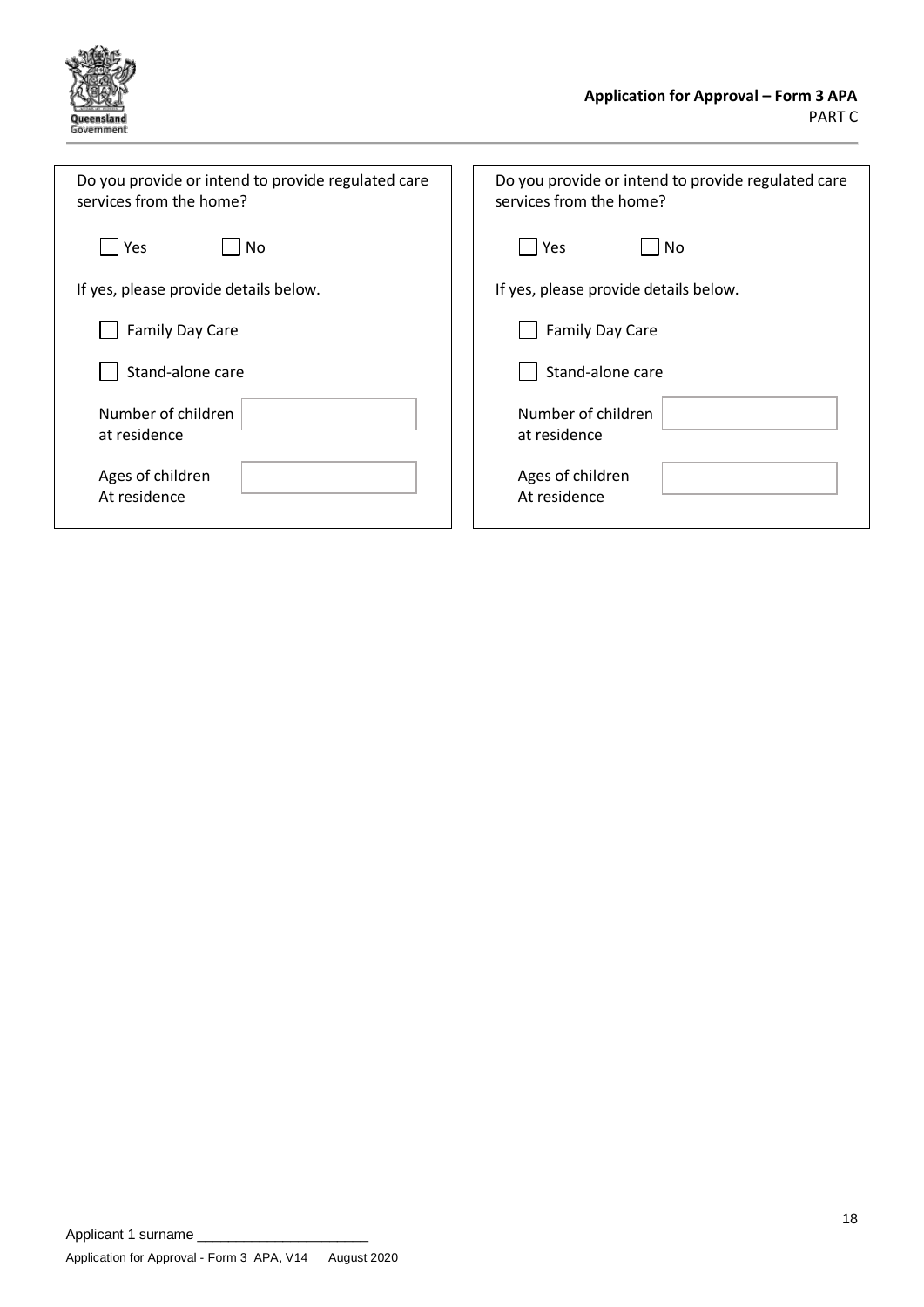

### **Disclosure statement and privacy notice**

The Department of Child Safety, Youth and Women (Child Safety) is collecting the personal information on this form for the purpose of assessing your application to become or continue to be a foster or kinship carer. This is authorised under the *Child Protection Act 1999* and the *Child Protection Regulation 2011*. Your personal information will be managed in accordance with the *Information Privacy Act 2009*.

**Under** the *Childrens Court Rules 2016* and the *Director of Child Protection Litigation Act 2016*, Child Safety is required to provide relevant information to the Director of Child Protection Litigation (DCPL) in relation to child protection proceedings, and the DCPL has a duty to disclose documents relevant to the proceeding to each other party. Therefore, any information provided to Child Safety that may be relevant to current or future court proceedings may be provided to the parties, including the parents. This may include applications for future child protection orders for children already in your care as an approved foster or kinship carer, such as long-term Child Protection Orders.

Child Safety may disclose relevant personal information to the Queensland Police Service, Blue Card Services (Public Safety Business Agency), Department of Transport and Main Roads, your nominated referees and your nominated medical practitioner.

In circumstances where an interstate or international child protection check is required, your personal information may be provided to the government agency responsible for child protection in other Australian States and Territories and to International Social Services Australia and the New Zealand Department of Child, Youth and Family Services.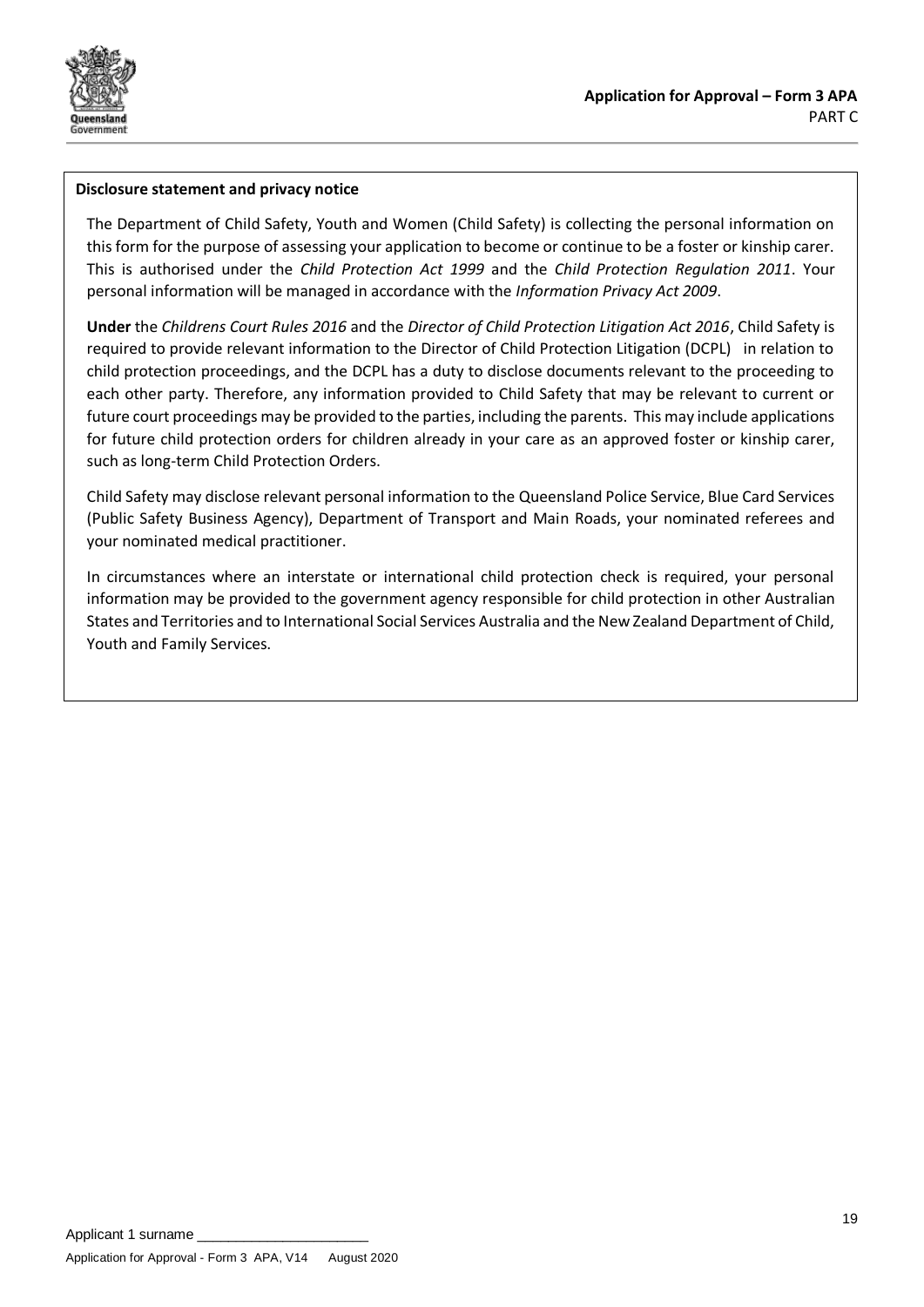

### **CONSENTS**

#### **Training**

I understand that I may be required to complete any training reasonably required by Child Safety.

### **Medical history**

As part of my Application for approval, I have provided a medical clearance from a general practitioner/ treating specialist. I agree to undertake a medical examination and disclose my medical history.

### **Personal history checks**

I consent to Child Safety, the relevant agencies identified in the privacy notice, and the government departments and agencies responsible for child protection in other Australian States and Territories and International Social Services Australia and the New Zealand Department of Child, Youth and Family Services to:

- undertake criminal history, child protection, carer history, domestic violence and traffic history checks and provide to the requesting officer any information, related to me;
- undertake international criminal history and child protection checks and provide to the requesting officer any information, related to me if I have lived overseas.

I consent to information obtained in processing this application to become a carer to be provided to any third party who is vested with assessing my application.

I understand that my personal information will be handled in accordance with the *Information Privacy Act 2009* and relevant sections of the *Child Protection Act 1999*.

### **Departmental office or Foster and Kinship Care Service Staff use only**

The privacy notice and consents have been explained to all applicants and they have stated that they understand the information provided to them by:

| Name: |  |
|-------|--|
|       |  |

Name: Signature:  $\Box$  Date:  $\Box$ 

### **Referee checks**

I consent to Child Safety staff, foster and kinship care service staff or the appointed external assessor assessing my application contacting my nominated referees for the purpose of obtaining a referee check.

### **Applicant Consent**

I have read and understand the disclosure statement and privacy notice, consents, and confirm that the information in the application is correct. I consent to the medical and personal history checks described above.

| Signature: | Signature: |  |
|------------|------------|--|
| Name:      | Name:      |  |
| Date:      | Date:      |  |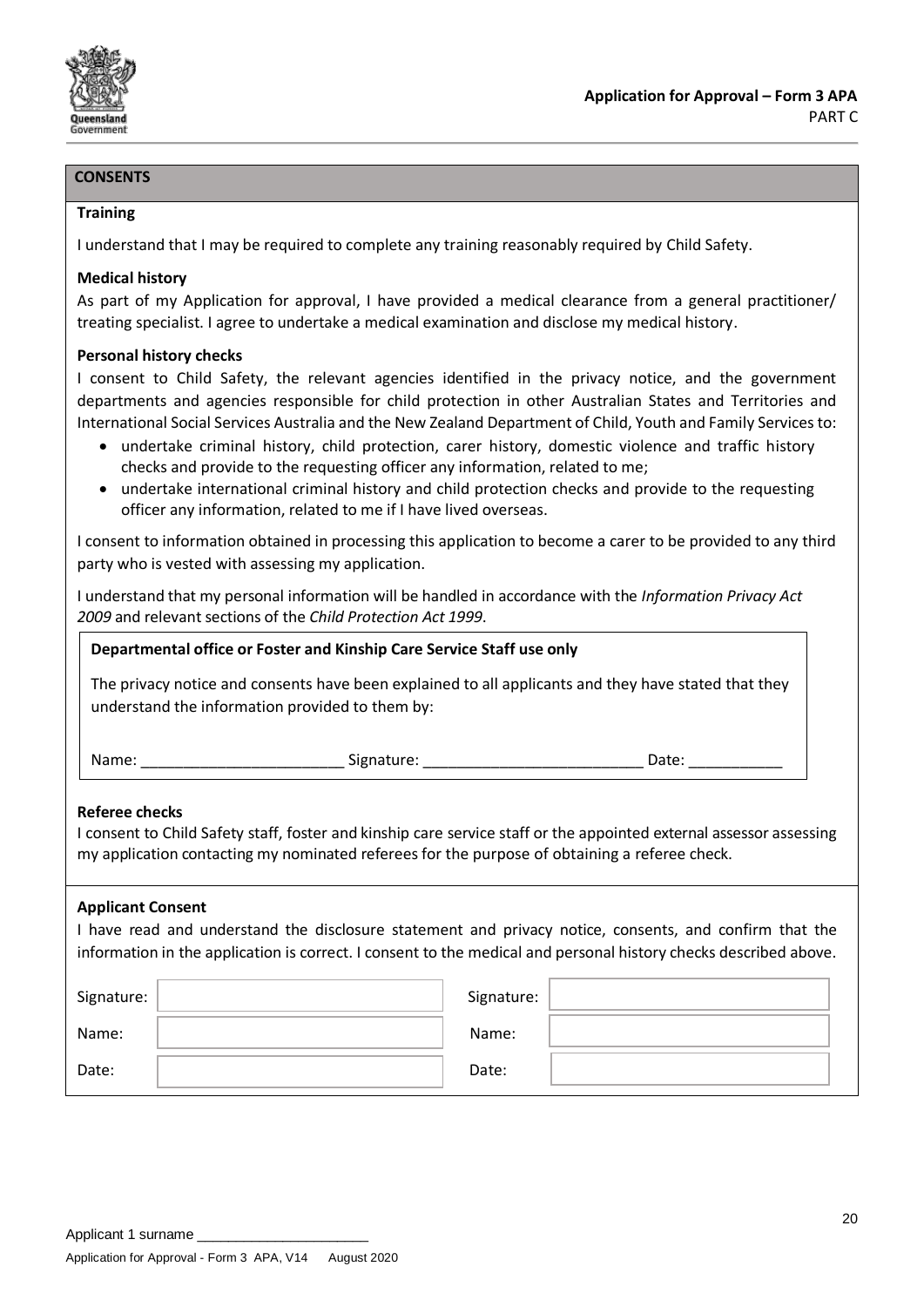

| <b>Household Member</b>                                                                                                                                                                                                         | <b>Household Member</b>                                                                                                                                                                                                         |  |
|---------------------------------------------------------------------------------------------------------------------------------------------------------------------------------------------------------------------------------|---------------------------------------------------------------------------------------------------------------------------------------------------------------------------------------------------------------------------------|--|
| <b>Family Name</b>                                                                                                                                                                                                              | <b>Family Name</b>                                                                                                                                                                                                              |  |
| <b>First Name</b>                                                                                                                                                                                                               | <b>First Name</b>                                                                                                                                                                                                               |  |
| Middle Name                                                                                                                                                                                                                     | Middle Name                                                                                                                                                                                                                     |  |
| <b>Birth Name</b>                                                                                                                                                                                                               | <b>Birth Name</b>                                                                                                                                                                                                               |  |
| Other Names known by                                                                                                                                                                                                            | Other Names known by                                                                                                                                                                                                            |  |
|                                                                                                                                                                                                                                 |                                                                                                                                                                                                                                 |  |
| Gender                                                                                                                                                                                                                          | Gender                                                                                                                                                                                                                          |  |
| Date of Birth                                                                                                                                                                                                                   | Date of Birth                                                                                                                                                                                                                   |  |
| Place of Birth                                                                                                                                                                                                                  | Place of Birth                                                                                                                                                                                                                  |  |
| State of Birth                                                                                                                                                                                                                  | State of Birth                                                                                                                                                                                                                  |  |
| Country of Birth                                                                                                                                                                                                                | Country of Birth                                                                                                                                                                                                                |  |
| <b>Current residential address</b>                                                                                                                                                                                              | <b>Current residential address</b>                                                                                                                                                                                              |  |
|                                                                                                                                                                                                                                 |                                                                                                                                                                                                                                 |  |
| Please provide details below of ALL past addresses<br>(including overseas and interstate). If there is<br>insufficient space please attach details on a<br>separate page.<br>Previous residential addresses (please provide the | Please provide details below of ALL past addresses<br>(including overseas and interstate). If there is<br>insufficient space please attach details on a<br>separate page.<br>Previous residential addresses (please provide the |  |
| date range you resided at these locations)<br>Dates:                                                                                                                                                                            | date range you resided at these locations)<br>Dates:                                                                                                                                                                            |  |
|                                                                                                                                                                                                                                 |                                                                                                                                                                                                                                 |  |
|                                                                                                                                                                                                                                 |                                                                                                                                                                                                                                 |  |
| Dates:                                                                                                                                                                                                                          | Dates:                                                                                                                                                                                                                          |  |
|                                                                                                                                                                                                                                 |                                                                                                                                                                                                                                 |  |
|                                                                                                                                                                                                                                 |                                                                                                                                                                                                                                 |  |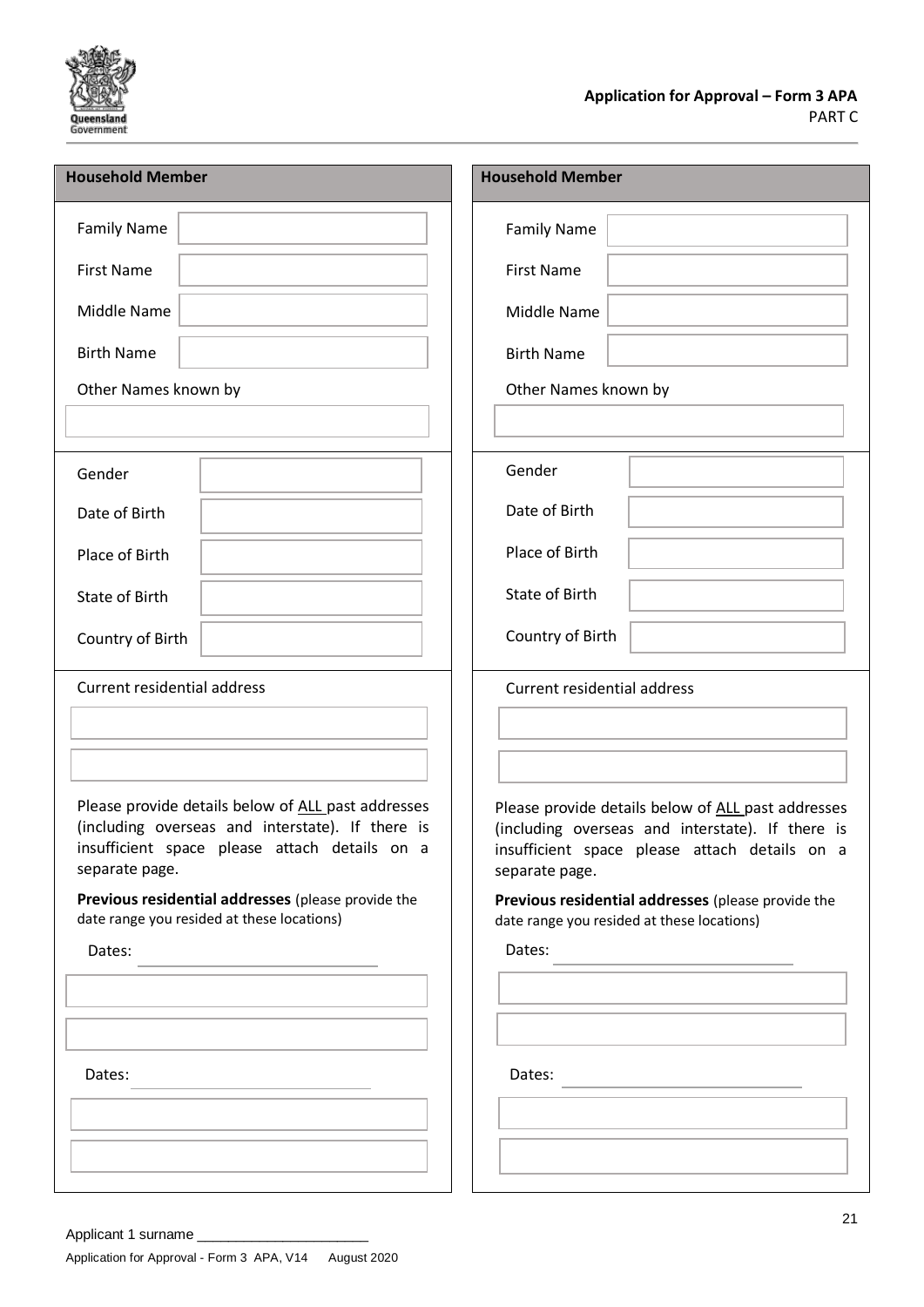

| What is your relationship to Applicant 1?                                                                                                                                                | What is your relationship to Applicant 1?                                                                                                                                                |
|------------------------------------------------------------------------------------------------------------------------------------------------------------------------------------------|------------------------------------------------------------------------------------------------------------------------------------------------------------------------------------------|
| What is your relationship to Applicant 2?                                                                                                                                                | What is your relationship to Applicant 2?                                                                                                                                                |
| Do you have a current Blue Card or Exemption Card?<br>Yes provide blue card details<br>No complete LINK to Child Safety                                                                  | Do you have a current Blue Card or Exemption Card?<br>Yes provide blue card details<br>No complete LINK to Child Safety                                                                  |
| <b>Blue Card Number</b>                                                                                                                                                                  | <b>Blue Card Number</b>                                                                                                                                                                  |
| <b>Exemption Card Number</b>                                                                                                                                                             | <b>Exemption Card Number</b>                                                                                                                                                             |
| Blue Card Expiry Date (dd/mm/yyyy)                                                                                                                                                       | Blue Card Expiry Date (dd/mm/yyyy)                                                                                                                                                       |
| LINK to Child Safety - ONLY to be used for adult<br>household members who do not have a current<br>blue card or exemption card and have completed<br>the blue card registration process. | LINK to Child Safety - ONLY to be used for adult<br>household members who do not have a current<br>blue card or exemption card and have completed<br>the blue card registration process. |
| Account number provided by TMR through the Blue<br>Card Registration process:                                                                                                            | Account number provided by TMR through the Blue<br>Card Registration process:                                                                                                            |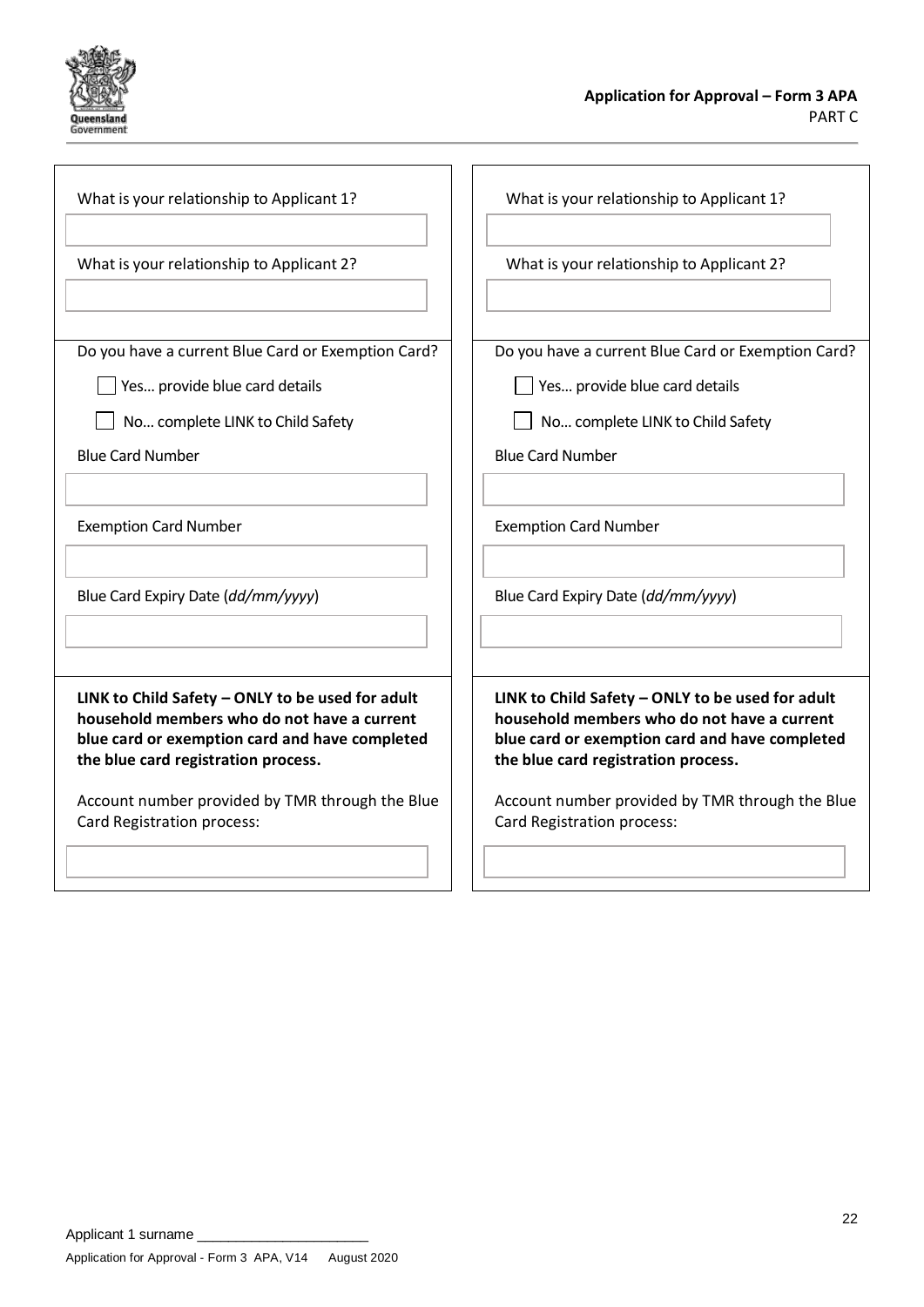

#### **Adult household member consents**

### **Personal history checks**

I consent to Child Safety, the relevant agencies identified in the privacy notice, and the government departments and agencies responsible for child protection in other Australian States and Territories and International Social Services Australia and the New Zealand Department of Child, Youth and Family Services to:

- undertake criminal, child protection, carer history, domestic violence and traffic history checks and provide to the requesting officer any information, related to me;
- undertake international criminal history and child protection checks and provide to the requesting officer any information, related to me if I have lived overseas.

I consent to information obtained in processing this application to be provided to any third party who is vested with assessing the application.

I understand that my personal information will be handled in accordance with the *Information Privacy Act 1999* and relevant sections of the *Child Protection Act 1999*.

| Departmental officer or Foster and Kinship Care Service staff use only                                                                                                                  |            |  |  |  |
|-----------------------------------------------------------------------------------------------------------------------------------------------------------------------------------------|------------|--|--|--|
| The privacy notice and consents have been explained to all household members and they have stated<br>that they understand the information provided to them by:                          |            |  |  |  |
|                                                                                                                                                                                         |            |  |  |  |
|                                                                                                                                                                                         |            |  |  |  |
| <b>Household Member Consent</b>                                                                                                                                                         |            |  |  |  |
| I have read and understand the disclosure statement and privacy notice, consents, and confirm that the<br>information is correct. I consent to personal history checks described above. |            |  |  |  |
| Signature:                                                                                                                                                                              | Signature: |  |  |  |
| Name:                                                                                                                                                                                   | Name:      |  |  |  |
| Date:                                                                                                                                                                                   | Date:      |  |  |  |